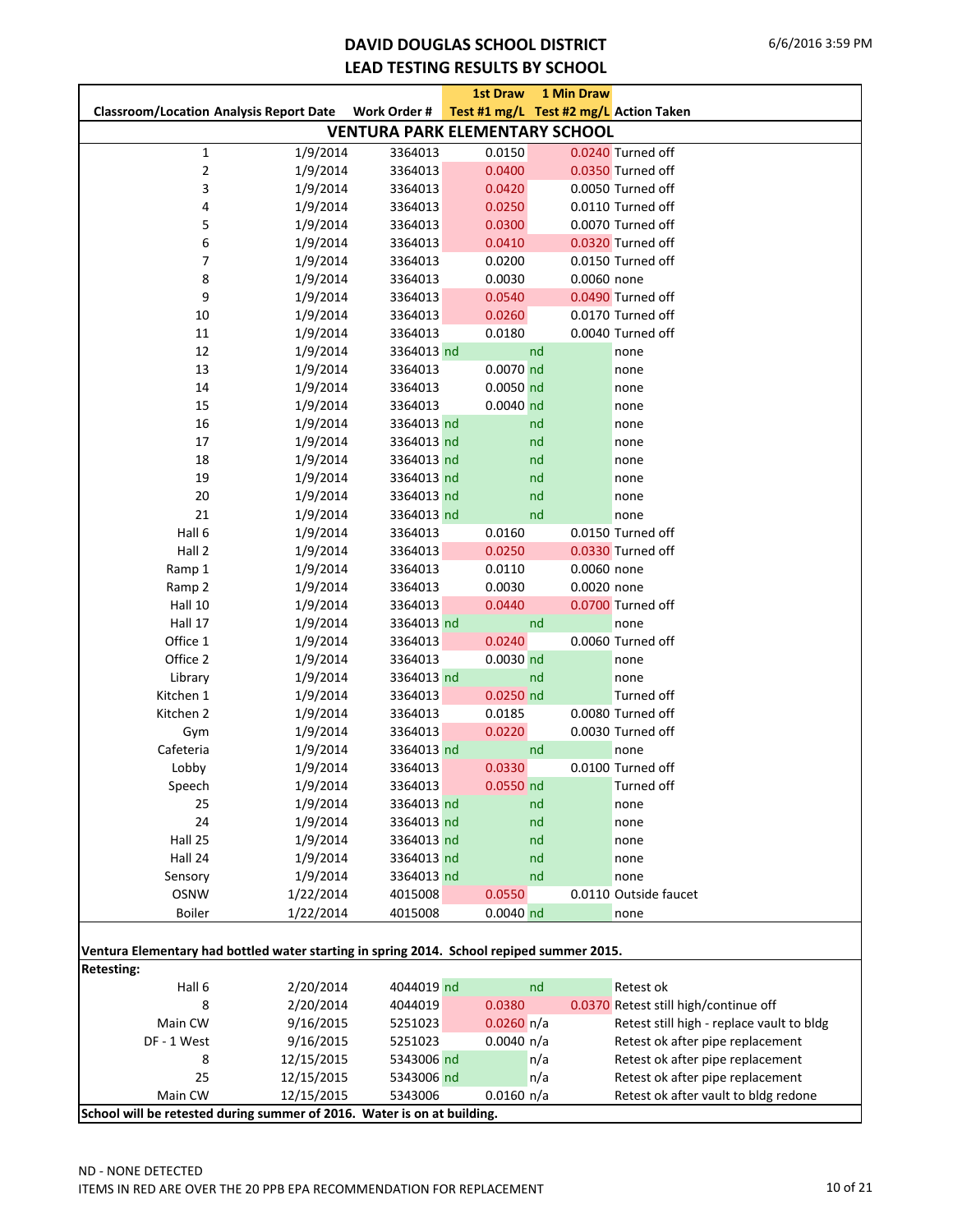

Tigard, OR 97223<br>Tel.: (503) 639-9311 Fax: (503) 684-1588

| <b>ANALYSIS REPORT</b> |  |
|------------------------|--|
|------------------------|--|

ORELAP Accredited Lab#: OR-100013

Reported: 01/09/2014 Received: 12/30/2013 Sampled By: Faye Bayer Work Order: 3364013

 $\mathbf C$ 

- **David Douglas School District**  $\mathbf{L}$
- Attn: David Callaway  $\mathbf{r}$
- 2900 SE 122nd E
- Portland OR, 97236 N
- Phone: (503) 252-2900  $\mathbf T$

Project: -Project  $# : N/A$ PWSID  $#: -$ PO #: 141528

| Lab Number<br>3364013-01        | <b>Sample Name</b><br><b>VP1A</b>       |               | Sampled: 12/26/13 9:02   |               |            | <b>Sample Composition:</b> |                               |                           |
|---------------------------------|-----------------------------------------|---------------|--------------------------|---------------|------------|----------------------------|-------------------------------|---------------------------|
| Metals (Total)                  | Code                                    | <b>Method</b> | <b>Units</b>             | <b>Result</b> | <b>MRL</b> | <b>EPA MCL</b>             | Secondary<br>Standard*        | <b>Analysis Date/Time</b> |
| <b>tLead</b>                    | 1030                                    | EPA 200.9     | mg/L                     | 0.015         | 0.002      | 0.015                      |                               | 01/03/14 15:08            |
| <b>Lab Number</b><br>3364013-02 | <b>Sample Name</b><br><b>VP1B</b>       |               | Sampled: 12/26/13 9:04   |               |            | <b>Sample Composition:</b> |                               |                           |
| Metals (Total)                  | Code                                    | <b>Method</b> | <b>Units</b>             | <b>Result</b> | <b>MRL</b> | <b>EPA MCL</b>             | <b>Secondary</b><br>Standard* | <b>Analysis Date/Time</b> |
| tLead                           | 1030                                    | EPA 200.9     | mg/L                     | 0.024         | 0.002      | 0.015                      | ۰                             | 01/03/14 15:08 MCLE       |
| <b>Lab Number</b><br>3364013-03 | <b>Sample Name</b><br>VP <sub>2A</sub>  |               | Sampled: 12/26/13 9:12   |               |            | <b>Sample Composition:</b> |                               |                           |
| Metals (Total)                  | Code                                    | <b>Method</b> | <b>Units</b>             | <b>Result</b> | <b>MRL</b> | <b>EPA MCL</b>             | Secondary<br>Standard*        | <b>Analysis Date/Time</b> |
| <b>tLead</b>                    | 1030                                    | EPA 200.9     | mg/L                     | 0.040         | 0.004      | 0.015                      |                               | 01/03/14 15:08 MCLE       |
| <b>Lab Number</b><br>3364013-04 | <b>Sample Name</b><br>VP <sub>2</sub> B |               | <b>Sampled: 12/26/13</b> | 9:13          |            | <b>Sample Composition:</b> |                               |                           |
| Metals (Total)                  | Code                                    | <b>Method</b> | <b>Units</b>             | <b>Result</b> | <b>MRL</b> | <b>EPA MCL</b>             | <b>Secondary</b><br>Standard* | <b>Analysis Date/Time</b> |
| tLead                           | 1030                                    | EPA 200.9     | mg/L                     | 0.035         | 0.002      | 0.015                      |                               | 01/03/14 15:08 MCLE       |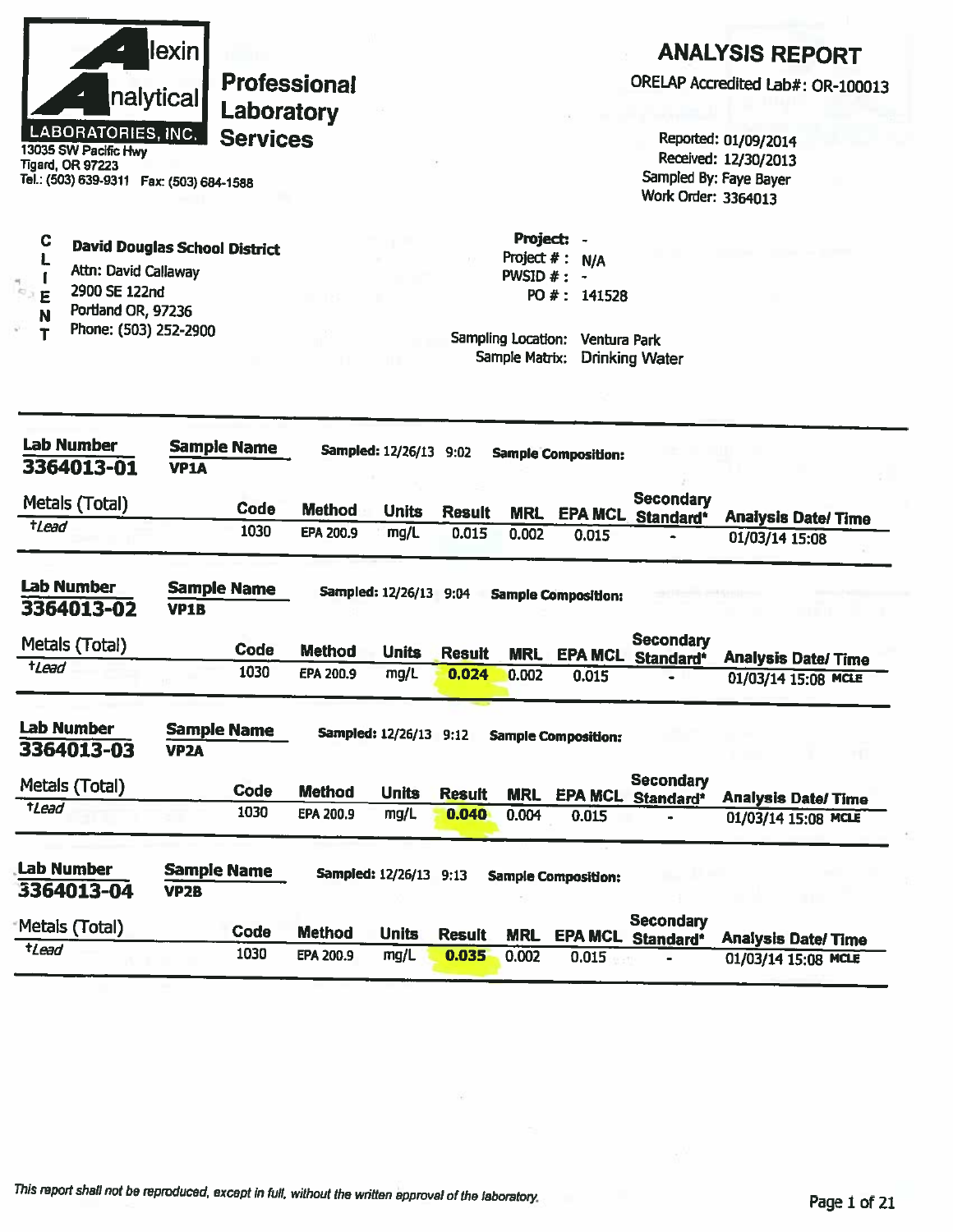|                     |                                                                                                                           | lexin |                            |               |                               |               |                                      |                                                |                                       | <b>ANALYSIS REPORT</b>                                                 |  |
|---------------------|---------------------------------------------------------------------------------------------------------------------------|-------|----------------------------|---------------|-------------------------------|---------------|--------------------------------------|------------------------------------------------|---------------------------------------|------------------------------------------------------------------------|--|
|                     | nalytical                                                                                                                 |       | Professional<br>Laboratory |               |                               |               |                                      |                                                |                                       | ORELAP Accredited Lab#: OR-100013                                      |  |
|                     | <b>LABORATORIES, INC.</b><br>13035 SW Pacific Hwy<br><b>Tigard, OR 97223</b><br>Tel.: (503) 639-9311  Fax: (503) 684-1588 |       | <b>Services</b>            |               |                               |               |                                      |                                                | Work Order: 3364013                   | Reported: 01/09/2014<br>Received: 12/30/2013<br>Sampled By: Faye Bayer |  |
| C<br>E              | <b>David Douglas School District</b><br>Attn: David Callaway<br>2900 SE 122nd                                             |       |                            |               |                               |               | Project $#$ :<br>PWSID #:            | Project: -<br>N/A<br>$\bullet$<br>PO #: 141528 |                                       |                                                                        |  |
| N<br>Т              | Portland OR, 97236<br>Phone: (503) 252-2900                                                                               |       |                            |               |                               |               | Sampling Location:<br>Sample Matrix: | Ventura Park                                   | <b>Drinking Water</b>                 |                                                                        |  |
|                     |                                                                                                                           |       |                            |               |                               |               |                                      |                                                |                                       |                                                                        |  |
|                     | <b>Lab Number</b><br>3364013-05                                                                                           | VP3A  | <b>Sample Name</b>         |               | <b>Sampled: 12/26/13 9:18</b> |               |                                      | <b>Sample Composition:</b>                     |                                       |                                                                        |  |
|                     | Metals (Total)                                                                                                            |       | Code                       | <b>Method</b> | <b>Units</b>                  | <b>Result</b> | <b>MRL</b>                           | <b>EPA MCL</b>                                 | <b>Secondary</b><br>Standard*         | <b>Analysis Date/Time</b>                                              |  |
| <i><b>tLead</b></i> |                                                                                                                           |       | 1030                       | EPA 200.9     | mg/L                          | 0.042         | 0.004                                | 0.015                                          |                                       | 01/03/14 15:08 MCLE                                                    |  |
|                     | <b>Lab Number</b><br>3364013-06                                                                                           | VP3B  | <b>Sample Name</b>         |               | Sampled: 12/26/13 9:19        |               |                                      | <b>Sample Composition:</b>                     |                                       |                                                                        |  |
|                     | Metals (Total)                                                                                                            |       | Code                       | <b>Method</b> | <b>Units</b>                  | <b>Result</b> | <b>MRL</b>                           |                                                | <b>Secondary</b><br>EPA MCL Standard* | <b>Analysis Date/Time</b>                                              |  |
| tLead               |                                                                                                                           |       | 1030                       | EPA 200.9     | mg/L                          | 0.005         | 0.002                                | 0.015                                          |                                       | 01/03/14 15:08                                                         |  |
|                     | <b>Lab Number</b><br>3364013-07                                                                                           | VP4A  | <b>Sample Name</b>         |               | Sampled: 12/26/13 9:21        |               |                                      | <b>Sample Composition:</b>                     |                                       |                                                                        |  |
|                     | Metals (Total)                                                                                                            |       | Code                       | <b>Method</b> | <b>Units</b>                  | <b>Result</b> | <b>MRL</b>                           |                                                | <b>Secondary</b><br>EPA MCL Standard* | <b>Analysis Date/Time</b>                                              |  |
| tLead               |                                                                                                                           |       | 1030                       | EPA 200.9     | mg/L                          | 0.025         | 0.002                                | 0.015                                          | $\blacksquare$                        | 01/03/14 15:08 MCLE                                                    |  |
|                     | <b>Lab Number</b><br>3364013-08                                                                                           | VP4B  | <b>Sample Name</b>         |               | <b>Sampled: 12/26/13 9:22</b> |               |                                      | <b>Sample Composition:</b>                     |                                       |                                                                        |  |
|                     | Metals (Total)                                                                                                            |       | Code                       | <b>Method</b> | <b>Units</b>                  | <b>Result</b> | <b>MRL</b>                           |                                                | <b>Secondary</b><br>EPA MCL Standard* | <b>Analysis Date/Time</b>                                              |  |
| tLead               |                                                                                                                           |       | 1030                       | EPA 200.9     | mg/L                          | 0.011         | 0.002                                | 0.015                                          |                                       | 01/07/14 16:46                                                         |  |
|                     |                                                                                                                           |       |                            |               |                               |               |                                      |                                                |                                       |                                                                        |  |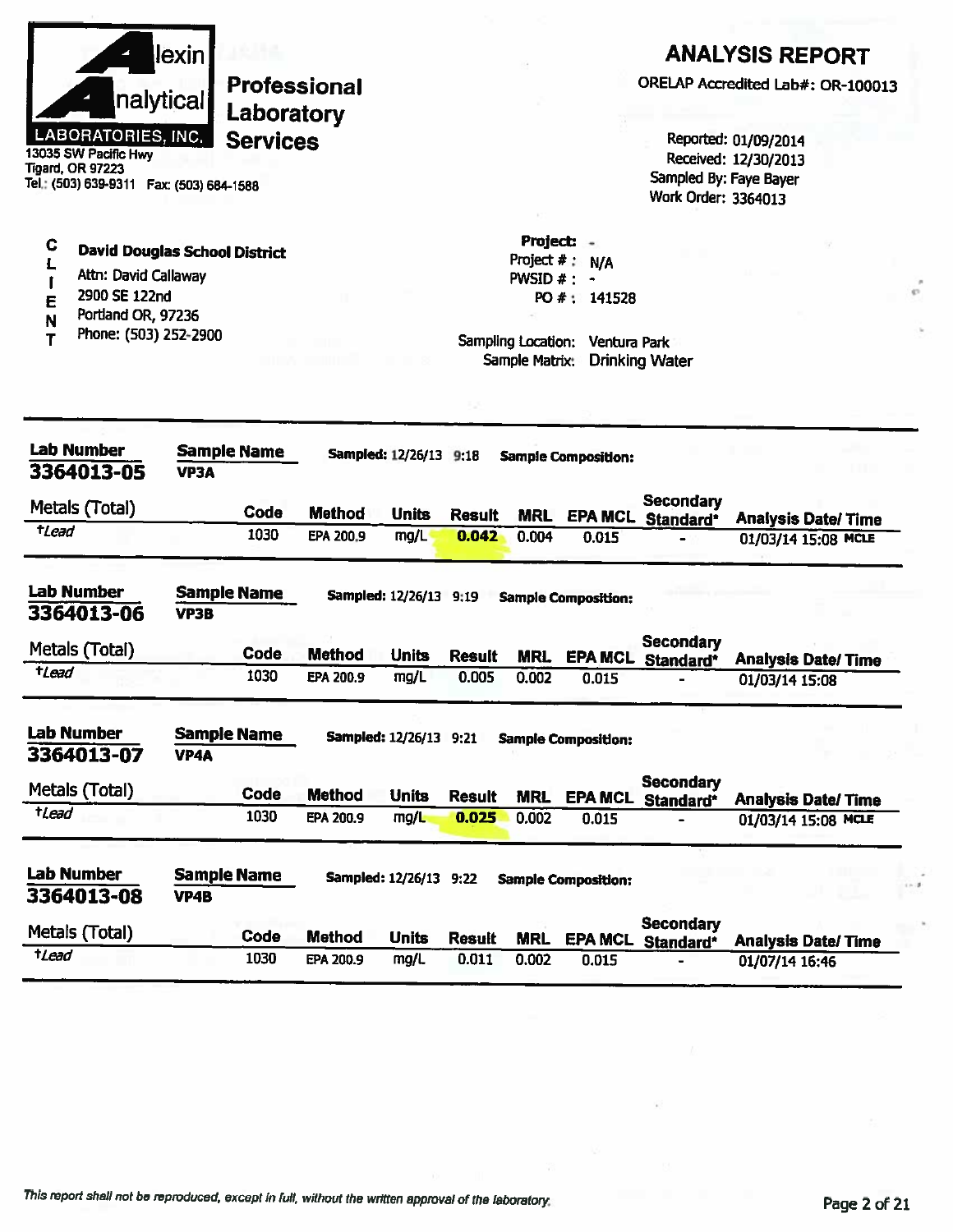|                     | nalytical<br><b>LABORATORIES, INC.</b><br>13035 SW Pacific Hwy<br>Tigard, OR 97223<br>Tel.: (503) 639-9311  Fax: (503) 684-1588 | lexin!            | Laboratory<br><b>Services</b> | <b>Professional</b> |                        |               |                                                                                      |                                                       | Work Order: 3364013                       | <b>ANALYSIS REPORT</b><br>ORELAP Accredited Lab#: OR-100013<br>Reported: 01/09/2014<br>Received: 12/30/2013<br>Sampled By: Faye Bayer |
|---------------------|---------------------------------------------------------------------------------------------------------------------------------|-------------------|-------------------------------|---------------------|------------------------|---------------|--------------------------------------------------------------------------------------|-------------------------------------------------------|-------------------------------------------|---------------------------------------------------------------------------------------------------------------------------------------|
| C<br>L,<br>E<br>N   | <b>David Douglas School District</b><br>Attn: David Callaway<br>2900 SE 122nd<br>Portland OR, 97236<br>Phone: (503) 252-2900    |                   |                               |                     |                        |               | <b>Project:</b><br>Project $#$ :<br>PWSID #:<br>Sampling Location:<br>Sample Matrix: | N/A<br>$\blacksquare$<br>PO #: 141528<br>Ventura Park | <b>Drinking Water</b>                     |                                                                                                                                       |
|                     | <b>Lab Number</b><br>3364013-09                                                                                                 | <b>VP5A</b>       | <b>Sample Name</b>            |                     | Sampled: 12/26/13 9:23 |               |                                                                                      | <b>Sample Composition:</b>                            |                                           |                                                                                                                                       |
|                     | Metals (Total)                                                                                                                  |                   | Code                          | <b>Method</b>       | <b>Units</b>           | <b>Result</b> | <b>MRL</b>                                                                           | <b>EPA MCL</b>                                        | <b>Secondary</b>                          |                                                                                                                                       |
| <i><b>t</b>Lead</i> |                                                                                                                                 |                   | 1030                          | EPA 200.9           | mg/L                   | 0.030         | 0.002                                                                                | 0.015                                                 | Standard*                                 | <b>Analysis Date/Time</b><br>01/03/14 15:08 MCLE                                                                                      |
|                     | <b>Lab Number</b><br>3364013-10                                                                                                 | <b>VP5B</b>       | <b>Sample Name</b>            |                     | Sampled: 12/26/13 9:24 |               |                                                                                      | <b>Sample Composition:</b>                            |                                           |                                                                                                                                       |
|                     | Metals (Total)                                                                                                                  |                   | <b>Code</b>                   | <b>Method</b>       | <b>Units</b>           | <b>Result</b> | <b>MRL</b>                                                                           |                                                       | Secondary<br>EPA MCL Standard*            | <b>Analysis Date/Time</b>                                                                                                             |
| <i><b>tLead</b></i> |                                                                                                                                 |                   | 1030                          | <b>EPA 200.9</b>    | mg/L                   | 0.007         | 0.002                                                                                | 0.015                                                 |                                           | 01/03/14 15:08                                                                                                                        |
|                     | <b>Lab Number</b><br>3364013-11                                                                                                 | VP <sub>6</sub> A | <b>Sample Name</b>            |                     | Sampled: 12/26/13 9:29 |               |                                                                                      | <b>Sample Composition:</b>                            |                                           |                                                                                                                                       |
|                     | Metals (Total)                                                                                                                  |                   | Code                          | <b>Method</b>       | <b>Units</b>           | <b>Result</b> | <b>MRL</b>                                                                           |                                                       | <b>Secondary</b>                          |                                                                                                                                       |
| $t$ <i>Lead</i>     |                                                                                                                                 |                   | 1030                          | EPA 200.9           | mg/L                   | 0.041         | 0.004                                                                                | 0.015                                                 | <b>EPA MCL Standard*</b><br>$\rightarrow$ | <b>Analysis Date/Time</b><br>01/03/14 15:08 MCLE                                                                                      |
|                     |                                                                                                                                 |                   |                               |                     |                        |               |                                                                                      |                                                       |                                           |                                                                                                                                       |
|                     | <b>Lab Number</b><br>3364013-12                                                                                                 | VP6B              | <b>Sample Name</b>            |                     | Sampled: 12/26/13 9:30 |               |                                                                                      | <b>Sample Composition:</b>                            |                                           |                                                                                                                                       |
| tLead               | Metals (Total)                                                                                                                  |                   | <b>Code</b>                   | <b>Method</b>       | <b>Units</b>           | <b>Result</b> | <b>MRL</b>                                                                           | <b>EPA MCL</b>                                        | <b>Secondary</b><br>Standard*             | <b>Analysis Date/Time</b>                                                                                                             |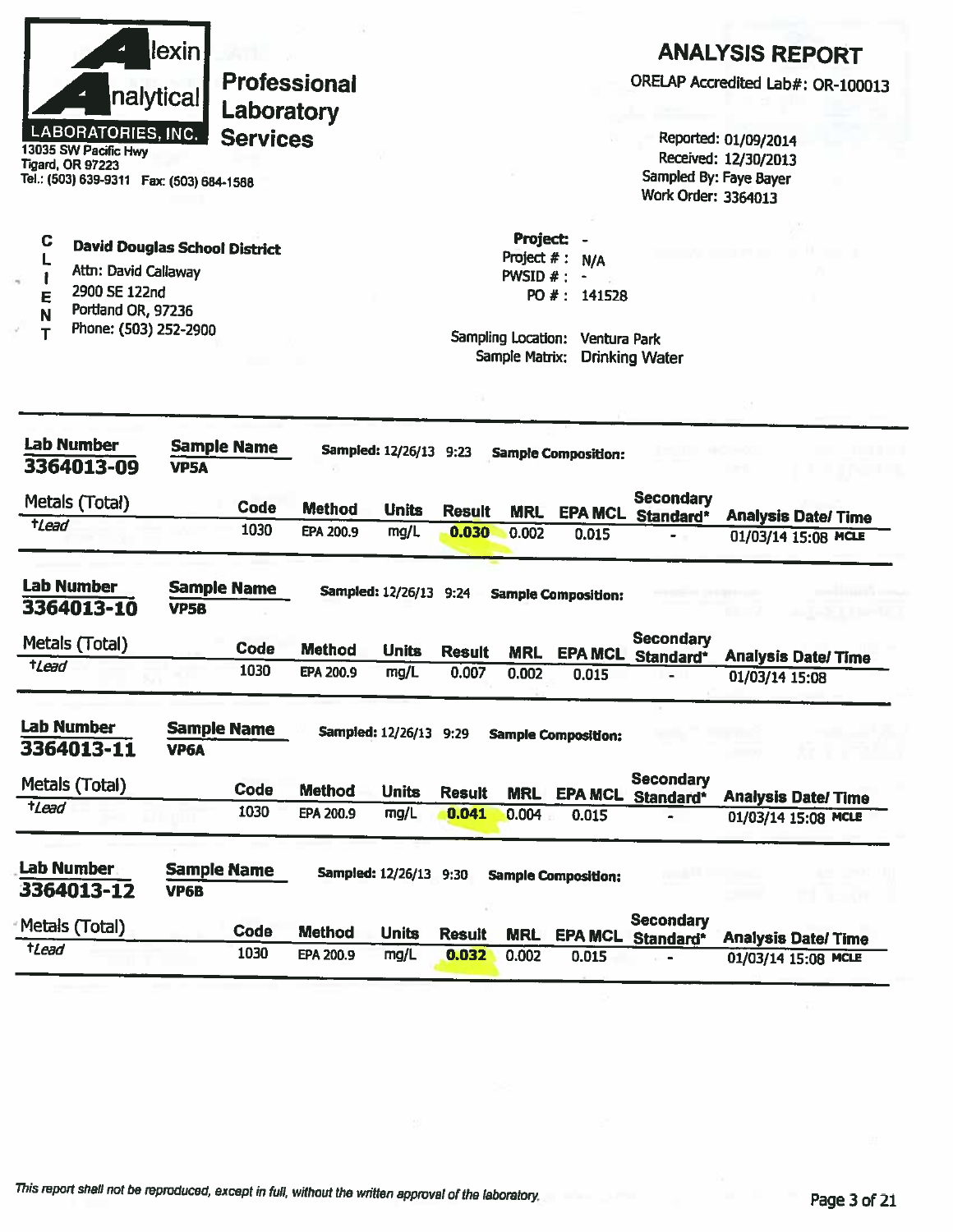|                     | nalytical<br><b>LABORATORIES, INC.</b><br>13035 SW Pacific Hwy<br><b>Tigard, OR 97223</b><br>Tel.: (503) 639-9311  Fax: (503) 684-1588 | lexin       | <b>Professional</b><br>Laboratory<br><b>Services</b> |               |                               |               |                                                                               |                                     | Sampled By: Faye Bayer<br>Work Order: 3364013 | <b>ANALYSIS REPORT</b><br>ORELAP Accredited Lab#: OR-100013<br>Reported: 01/09/2014<br>Received: 12/30/2013 |
|---------------------|----------------------------------------------------------------------------------------------------------------------------------------|-------------|------------------------------------------------------|---------------|-------------------------------|---------------|-------------------------------------------------------------------------------|-------------------------------------|-----------------------------------------------|-------------------------------------------------------------------------------------------------------------|
| с<br>E<br>N<br>т    | <b>David Douglas School District</b><br>Attn: David Callaway<br>2900 SE 122nd<br>Portland OR, 97236<br>Phone: (503) 252-2900           |             |                                                      |               |                               |               | Project:<br>Project $#$ :<br>PWSID #:<br>Sampling Location:<br>Sample Matrix: | N/A<br>PO #: 141528<br>Ventura Park | <b>Drinking Water</b>                         |                                                                                                             |
|                     | <b>Lab Number</b><br>3364013-13                                                                                                        | <b>VP7A</b> | <b>Sample Name</b>                                   |               | Sampled: 12/26/13 9:32        |               |                                                                               | <b>Sample Composition:</b>          |                                               |                                                                                                             |
|                     | Metals (Total)                                                                                                                         |             | Code                                                 | Method        | <b>Units</b>                  | <b>Result</b> | <b>MRL</b>                                                                    |                                     | <b>Secondary</b><br><b>EPA MCL Standard*</b>  | <b>Analysis Date/Time</b>                                                                                   |
| tLead               |                                                                                                                                        |             | 1030                                                 | EPA 200.9     | mg/L                          | 0.020         | 0.002                                                                         | 0.015                               |                                               | 01/03/14 15:08 MCLE                                                                                         |
|                     | <b>Lab Number</b><br>3364013-14                                                                                                        | <b>VP7B</b> | <b>Sample Name</b>                                   |               | Sampled: 12/26/13 9:33        |               |                                                                               | <b>Sample Composition:</b>          |                                               |                                                                                                             |
|                     | Metals (Total)                                                                                                                         |             | Code                                                 | <b>Method</b> | Units                         | <b>Result</b> | <b>MRL</b>                                                                    | <b>EPA MCL</b>                      | <b>Secondary</b>                              |                                                                                                             |
| <i><b>tLead</b></i> |                                                                                                                                        |             | 1030                                                 | EPA 200.9     | mg/L                          | 0.015         | 0.002                                                                         | 0.015                               | Standard*                                     | <b>Analysis Date/Time</b><br>01/03/14 15:08                                                                 |
|                     | <b>Lab Number</b><br>3364013-15                                                                                                        | <b>VP8A</b> | <b>Sample Name</b>                                   |               | Sampled: 12/26/13 9:35        |               |                                                                               | <b>Sample Composition:</b>          |                                               |                                                                                                             |
|                     | Metals (Total)                                                                                                                         |             | Code                                                 | <b>Method</b> | <b>Units</b>                  | <b>Result</b> | <b>MRL</b>                                                                    |                                     | <b>Secondary</b><br>EPA MCL Standard*         | <b>Analysis Date/Time</b>                                                                                   |
| $t$ <i>Lead</i>     |                                                                                                                                        |             | 1030                                                 | EPA 200.9     | mg/L                          | 0.003         | 0.002                                                                         | 0.015                               |                                               | 01/03/14 15:08                                                                                              |
|                     | <b>Lab Number</b><br>3364013-16                                                                                                        | VP8B        | <b>Sample Name</b>                                   |               | <b>Sampled: 12/26/13 9:36</b> |               |                                                                               | <b>Sample Composition:</b>          |                                               |                                                                                                             |
|                     | Metals (Total)                                                                                                                         |             | Code                                                 | <b>Method</b> | <b>Units</b>                  | <b>Result</b> | <b>MRL</b>                                                                    |                                     | <b>Secondary</b><br>EPA MCL Standard*         | <b>Analysis Date/ Time</b>                                                                                  |
| tLead               |                                                                                                                                        |             | 1030                                                 | EPA 200.9     | mg/L                          | 0.006         | 0.002                                                                         | 0.015                               |                                               | 01/03/14 15:08                                                                                              |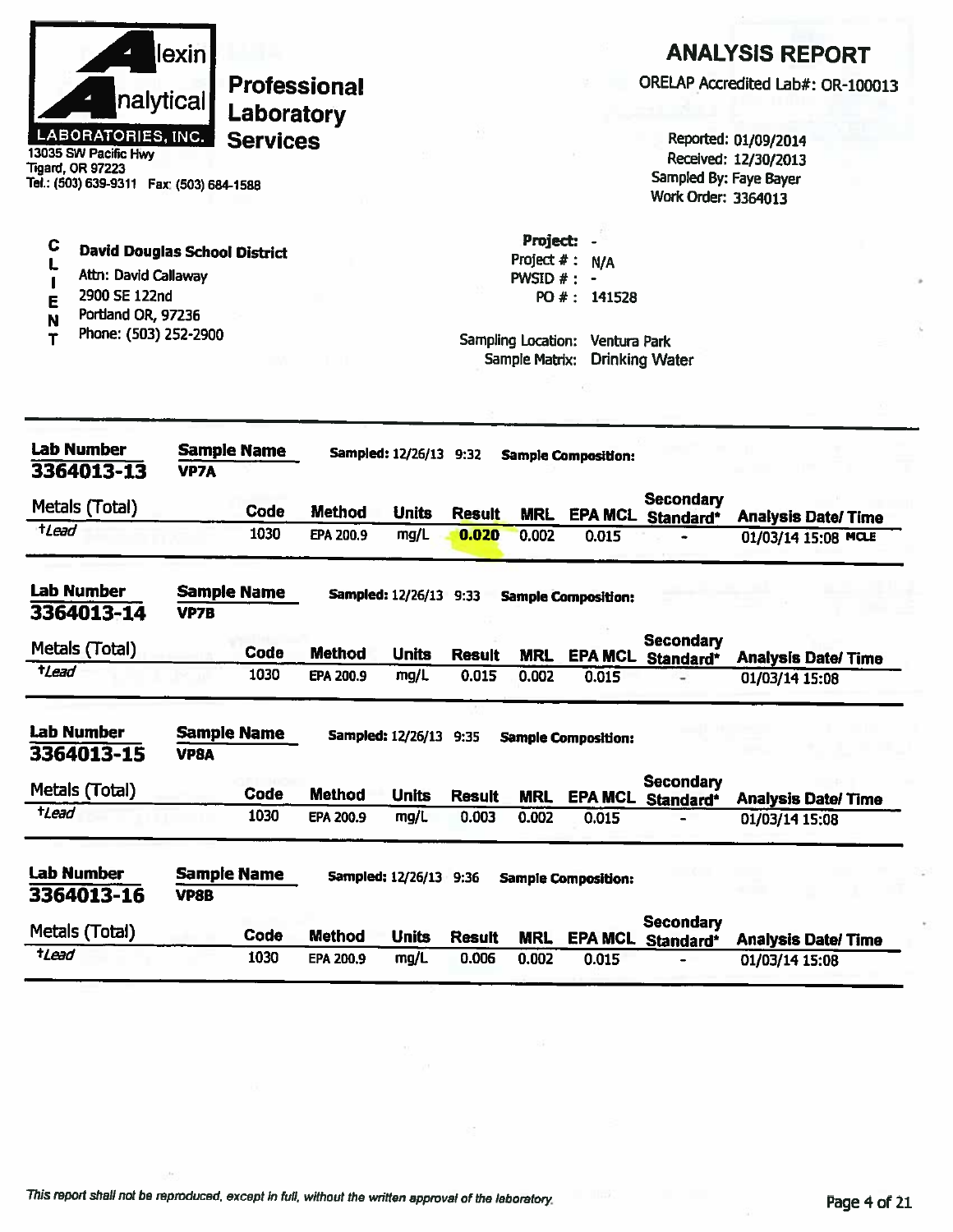| llexinl                   | <b>Professional</b> |
|---------------------------|---------------------|
| nalytical                 | Laboratory          |
| <b>LABORATORIES, INC.</b> | <b>Services</b>     |
| 13035 SW Pacific Hwy      |                     |

**Tigard, OR 97223** Tel.: (503) 639-9311 Fax: (503) 684-1588

Attn: David Callaway

2900 SE 122nd

**David Douglas School District** 

C

L

 $\mathbf{I}$ 

## **ANALYSIS REPORT**

ORELAP Accredited Lab#: OR-100013

Reported: 01/09/2014 Received: 12/30/2013 Sampled By: Faye Bayer Work Order: 3364013

| 2900 SE 122nd<br>E<br>Portland OR, 97236<br>N<br>Phone: (503) 252-2900<br>T |                                    |                    |               |                        |               | Sampling Location:<br>Sample Matrix: | PO #: 141528<br>Ventura Park | <b>Drinking Water</b>                 |                     |                                                   |
|-----------------------------------------------------------------------------|------------------------------------|--------------------|---------------|------------------------|---------------|--------------------------------------|------------------------------|---------------------------------------|---------------------|---------------------------------------------------|
|                                                                             |                                    |                    |               |                        |               |                                      |                              |                                       |                     |                                                   |
| <b>Lab Number</b><br>3364013-17                                             | VP9A                               | <b>Sample Name</b> |               | Sampled: 12/26/13 9:47 |               |                                      | <b>Sample Composition:</b>   |                                       |                     |                                                   |
| Metals (Total)                                                              |                                    | Code               | <b>Method</b> | <b>Units</b>           | <b>Result</b> | <b>MRL</b>                           | <b>EPA MCL</b>               | <b>Secondary</b><br>Standard*         |                     | <b>Analysis Date/ Time</b>                        |
| tLead                                                                       |                                    | 1030               | EPA 200.9     | mg/L                   | 0.054         | 0.004                                | 0.015                        |                                       |                     | 01/03/14 15:08 MCLE                               |
| <b>Lab Number</b><br>3364013-18                                             | <b>VP9B</b>                        | <b>Sample Name</b> |               | Sampled: 12/26/13 9:48 |               |                                      | <b>Sample Composition:</b>   |                                       |                     |                                                   |
| Metals (Total)                                                              |                                    | Code               | <b>Method</b> | <b>Units</b>           | <b>Result</b> | <b>MRL</b>                           |                              | <b>Secondary</b><br>EPA MCL Standard* |                     | <b>Analysis Date/Time</b>                         |
| $t$ <i>Lead</i>                                                             |                                    | 1030               | EPA 200.9     | mg/L                   | 0.049         | 0.004                                | 0.015                        |                                       |                     | 01/03/14 15:08 MCLE                               |
| <b>Lab Number</b><br>3364013-19                                             | <b>Sample Name</b><br><b>VP10A</b> |                    |               | Sampled: 12/26/13 9:50 |               |                                      | <b>Sample Composition:</b>   |                                       |                     |                                                   |
| Metals (Total)                                                              |                                    | Code               | <b>Method</b> | <b>Units</b>           | <b>Result</b> | <b>MRL</b>                           | <b>EPA MCL</b>               | <b>Secondary</b>                      |                     |                                                   |
| tLead                                                                       |                                    | 1030               | EPA 200,9     | mg/L                   | 0.026         | 0.002                                | 0.015                        | Standard*                             |                     | <b>Analysis Date/ Time</b><br>01/03/14 15:08 MCLE |
| <b>Lab Number</b><br>3364013-20                                             | <b>Sample Name</b><br><b>VP10B</b> |                    |               | Sampled: 12/26/13 9:51 |               |                                      | <b>Sample Composition:</b>   |                                       |                     |                                                   |
| Metals (Total)                                                              |                                    | Code               | <b>Method</b> | <b>Units</b>           | <b>Result</b> | <b>MRL</b>                           |                              | <b>Secondary</b><br>EPA MCL Standard* |                     |                                                   |
| $t$ <i>Lead</i>                                                             |                                    | 1030               | EPA 200.9     | mg/L                   | 0.017         | 0.002                                | 0.015                        |                                       | 01/03/14 15:08 MCLE | <b>Analysis Date/Time</b>                         |

Project: -

Project  $# : N/A$ 

PWSID  $#$  : -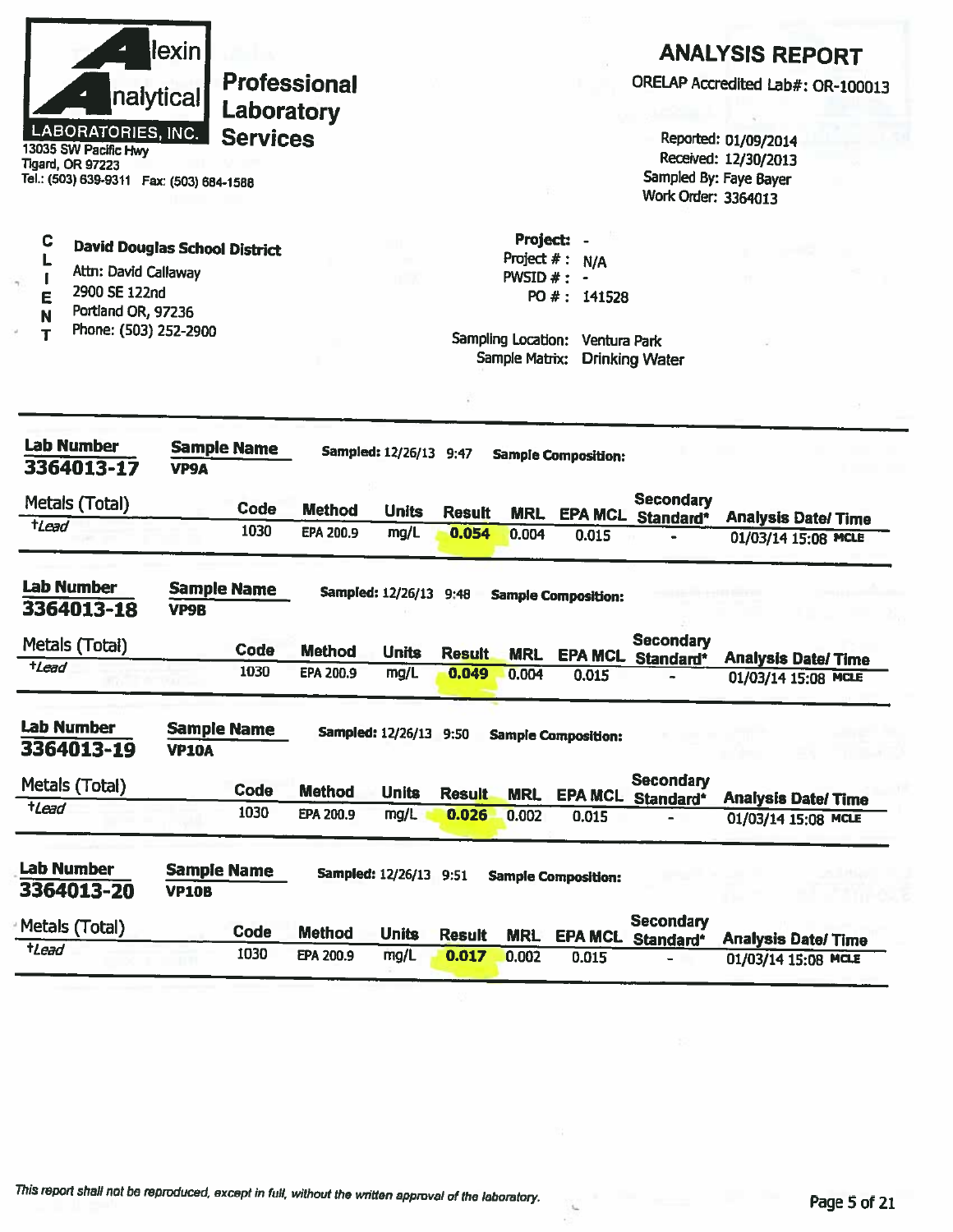| llexin l<br>nalytical                              | <b>Professional</b><br>Laboratory |
|----------------------------------------------------|-----------------------------------|
| <b>LABORATORIES, INC.</b>                          | <b>Services</b>                   |
| 13035 SW Pacific Hwy                               |                                   |
| Tigard, OR 97223                                   |                                   |
| Tel.: (503) 639-9311<br><b>Fav: /503) 684-1599</b> |                                   |

**David Douglas School District** 

Attn: David Callaway

Portland OR, 97236

Phone: (503) 252-2900

2900 SE 122nd

 $\mathbf C$ 

L

 $\mathbf{I}$ 

E

N

 $\mathbf T$ 

#### **ANALYSIS REPORT**

ORELAP Accredited Lab#: OR-100013

Reported: 01/09/2014 Received: 12/30/2013 Sampled By: Faye Bayer Work Order: 3364013

Project: -Project  $# : N/A$ PWSID  $#: -$ PO #: 141528

Sampling Location: Ventura Park Sample Matrix: Drinking Water

| <b>Lab Number</b><br>3364013-21 | <b>Sample Name</b><br><b>VP11A</b> |             |               | <b>Sampled: 12/26/13 9:57</b>  |               |            | <b>Sample Composition:</b> |                               |                           |
|---------------------------------|------------------------------------|-------------|---------------|--------------------------------|---------------|------------|----------------------------|-------------------------------|---------------------------|
| Metals (Total)                  |                                    | <b>Code</b> | <b>Method</b> | <b>Units</b>                   | <b>Result</b> | <b>MRL</b> | <b>EPA MCL</b>             | Secondary<br>Standard*        | <b>Analysis Date/Time</b> |
| $t$ Lead                        |                                    | 1030        | EPA 200.9     | mg/L                           | 0.018         | 0.002      | 0.015                      |                               | 01/03/14 15:08 MCLE       |
| <b>Lab Number</b><br>3364013-22 | <b>Sample Name</b><br><b>VP11B</b> |             |               | <b>Sampled: 12/26/13</b>       | 9.58          |            | <b>Sample Composition:</b> |                               |                           |
| Metals (Total)                  |                                    | <b>Code</b> | <b>Method</b> | <b>Units</b>                   | <b>Result</b> | <b>MRL</b> | <b>EPA MCL</b>             | <b>Secondary</b><br>Standard* | <b>Analysis Date/Time</b> |
| tLead                           |                                    | 1030        | EPA 200.9     | mg/L                           | 0.004         | 0.002      | 0.015                      |                               | 01/03/14 15:08            |
| <b>Lab Number</b><br>3364013-23 | <b>Sample Name</b><br><b>VP12A</b> |             |               | Sampled: 12/26/13 10:16        |               |            | <b>Sample Composition:</b> |                               |                           |
| Metals (Total)                  |                                    | Code        | <b>Method</b> | <b>Units</b>                   | <b>Result</b> | <b>MRL</b> | <b>EPA MCL</b>             | <b>Secondary</b><br>Standard* | <b>Analysis Date/Time</b> |
| <b>tLead</b>                    |                                    | 1030        | EPA 200.9     | mg/L                           | <b>ND</b>     | 0.002      | 0.015                      |                               | 01/07/14 16:46            |
| Lab Number<br>3364013-24        | <b>Sample Name</b><br><b>VP12B</b> |             |               | <b>Sampled: 12/26/13 10:17</b> |               |            | <b>Sample Composition:</b> |                               |                           |
| Metais (Total)                  |                                    | Code        | <b>Method</b> | <b>Units</b>                   | <b>Result</b> | <b>MRL</b> | <b>EPA MCL</b>             | <b>Secondary</b><br>Standard* | <b>Analysis Date/Time</b> |
| <b>tLead</b>                    |                                    | 1030        | EPA 200.9     | mg/L                           | <b>ND</b>     | 0.002      | 0.015                      |                               | 01/03/14 15:08            |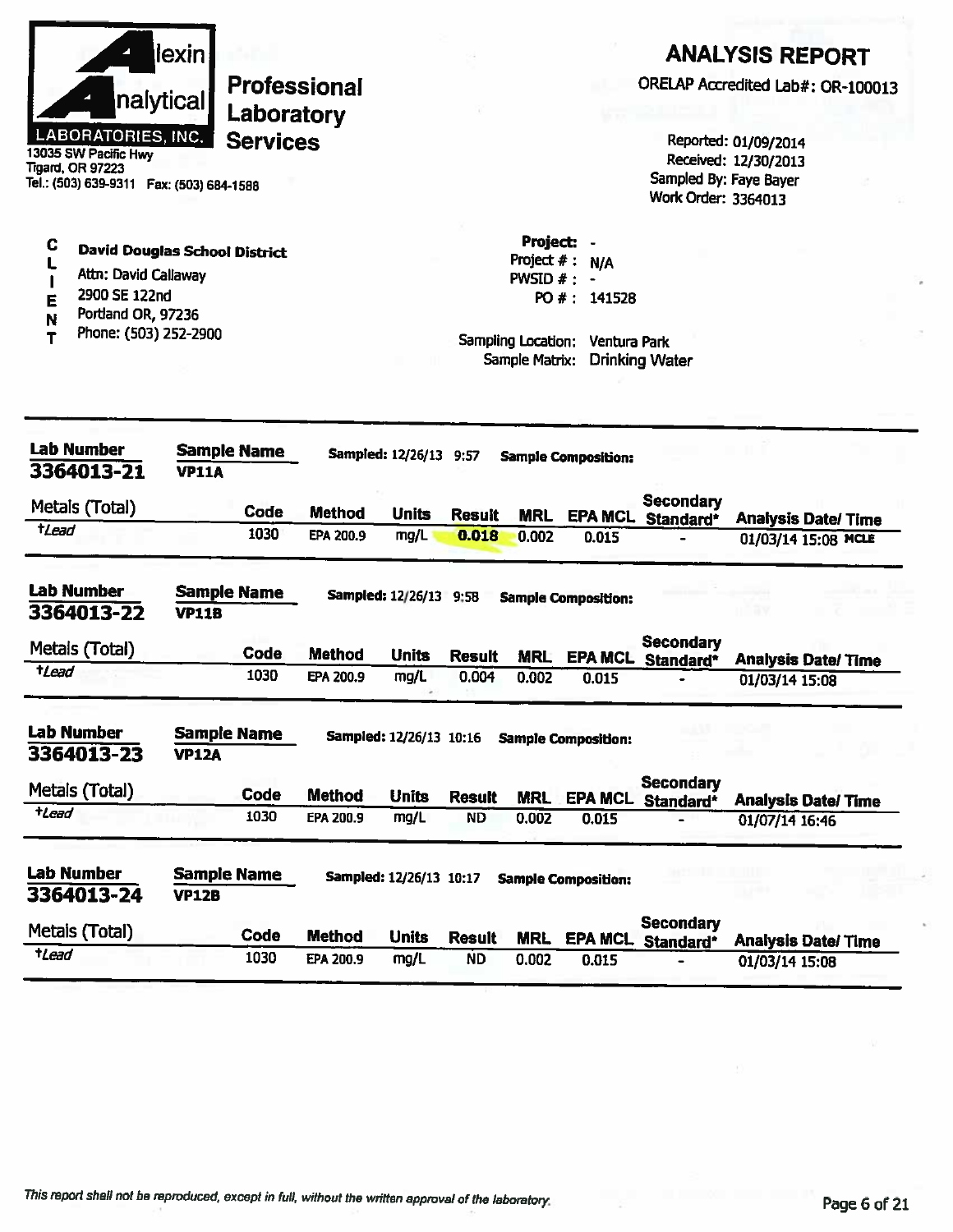|                                                                                                                               | lexin                              |                    |                     |                         |               |                    |                                             |                                       | <b>ANALYSIS REPORT</b>                      |  |
|-------------------------------------------------------------------------------------------------------------------------------|------------------------------------|--------------------|---------------------|-------------------------|---------------|--------------------|---------------------------------------------|---------------------------------------|---------------------------------------------|--|
|                                                                                                                               |                                    |                    | <b>Professional</b> |                         |               |                    |                                             |                                       | ORELAP Accredited Lab#: OR-100013           |  |
|                                                                                                                               | nalytical                          | Laboratory         |                     |                         |               |                    |                                             |                                       |                                             |  |
| <b>LABORATORIES, INC.</b><br>13035 SW Pacific Hwy                                                                             |                                    | <b>Services</b>    |                     |                         |               |                    |                                             |                                       | Reported: 01/09/2014                        |  |
| <b>Tigard, OR 97223</b>                                                                                                       |                                    |                    |                     |                         |               |                    |                                             |                                       | Received: 12/30/2013                        |  |
| Tel.: (503) 639-9311  Fax: (503) 684-1588                                                                                     |                                    |                    |                     |                         |               |                    |                                             | Work Order: 3364013                   | Sampled By: Faye Bayer                      |  |
| C                                                                                                                             |                                    |                    |                     |                         |               | Project:           |                                             |                                       |                                             |  |
| <b>David Douglas School District</b>                                                                                          |                                    |                    |                     |                         |               | Project $#$ :      | N/A                                         |                                       |                                             |  |
| Attn: David Callaway<br>2900 SE 122nd                                                                                         |                                    |                    |                     |                         |               | PWSID $#$ : -      |                                             |                                       |                                             |  |
| E<br>Portland OR, 97236<br>N                                                                                                  |                                    |                    |                     |                         |               |                    | PO #: 141528                                |                                       |                                             |  |
| Phone: (503) 252-2900<br>т                                                                                                    |                                    |                    |                     |                         |               | Sampling Location: | <b>Ventura Park</b>                         |                                       |                                             |  |
|                                                                                                                               |                                    |                    |                     |                         |               | Sample Matrix:     |                                             | <b>Drinking Water</b>                 |                                             |  |
|                                                                                                                               |                                    |                    |                     |                         |               |                    |                                             |                                       |                                             |  |
|                                                                                                                               |                                    |                    |                     |                         |               |                    |                                             |                                       |                                             |  |
|                                                                                                                               |                                    |                    |                     |                         |               |                    |                                             |                                       |                                             |  |
|                                                                                                                               |                                    | <b>Sample Name</b> |                     | Sampled: 12/26/13 10:20 |               |                    | <b>Sample Composition:</b>                  |                                       |                                             |  |
| <b>Lab Number</b><br>3364013-25                                                                                               | <b>VP13A</b>                       |                    |                     |                         |               |                    |                                             |                                       |                                             |  |
|                                                                                                                               |                                    | <b>Code</b>        | <b>Method</b>       | <b>Units</b>            | <b>Result</b> | <b>MRL</b>         | <b>EPA MCL</b>                              | Secondary                             |                                             |  |
| $t$ <i>Lead</i>                                                                                                               |                                    | 1030               | EPA 200.9           | mg/L                    | 0.007         | 0.002              | 0.015                                       | Standard*                             | <b>Analysis Date/Time</b><br>01/03/14 15:08 |  |
| Metals (Total)                                                                                                                |                                    |                    |                     |                         |               |                    |                                             |                                       |                                             |  |
|                                                                                                                               | <b>VP13B</b>                       | <b>Sample Name</b> |                     | Sampled: 12/26/13 10:21 |               |                    | <b>Sample Composition:</b>                  |                                       |                                             |  |
|                                                                                                                               |                                    |                    |                     |                         |               |                    |                                             | Secondary                             |                                             |  |
| tLead                                                                                                                         |                                    | <b>Code</b>        | <b>Method</b>       | <b>Units</b>            | <b>Result</b> | <b>MRL</b>         |                                             | EPA MCL Standard*                     | <b>Analysis Date/Time</b>                   |  |
|                                                                                                                               |                                    | 1030               | EPA 200.9           | mg/L                    | <b>ND</b>     | 0.002              | 0.015                                       |                                       | 01/03/14 15:08                              |  |
|                                                                                                                               | <b>Sample Name</b>                 |                    |                     |                         |               |                    |                                             |                                       |                                             |  |
|                                                                                                                               | <b>VP14A</b>                       |                    |                     |                         |               |                    | Sampled: 12/26/13 10:24 Sample Composition: |                                       |                                             |  |
|                                                                                                                               |                                    |                    |                     |                         |               |                    |                                             | <b>Secondary</b>                      |                                             |  |
|                                                                                                                               |                                    | Code               | <b>Method</b>       | <b>Units</b>            | <b>Result</b> | <b>MRL</b>         | <b>EPA MCL</b>                              | Standard*                             | <b>Analysis Date/Time</b>                   |  |
|                                                                                                                               |                                    | 1030               | EPA 200.9           | mg/L                    | 0.005         | 0.002              | 0.015                                       |                                       | 01/07/14 16:46                              |  |
| Lab Number<br>3364013-26<br>Metals (Total)<br><b>Lab Number</b><br>3364013-27<br>Metals (Total)<br>tLead<br><b>Lab Number</b> |                                    |                    |                     |                         |               |                    |                                             |                                       |                                             |  |
|                                                                                                                               | <b>Sample Name</b><br><b>VP14B</b> |                    |                     | Sampled: 12/26/13 10:25 |               |                    | <b>Sample Composition:</b>                  |                                       |                                             |  |
| 3364013-28<br>Metals (Total)                                                                                                  |                                    | Code               | <b>Method</b>       | <b>Units</b>            | <b>Result</b> | <b>MRL</b>         |                                             | <b>Secondary</b><br>EPA MCL Standard* | <b>Analysis Date/Time</b>                   |  |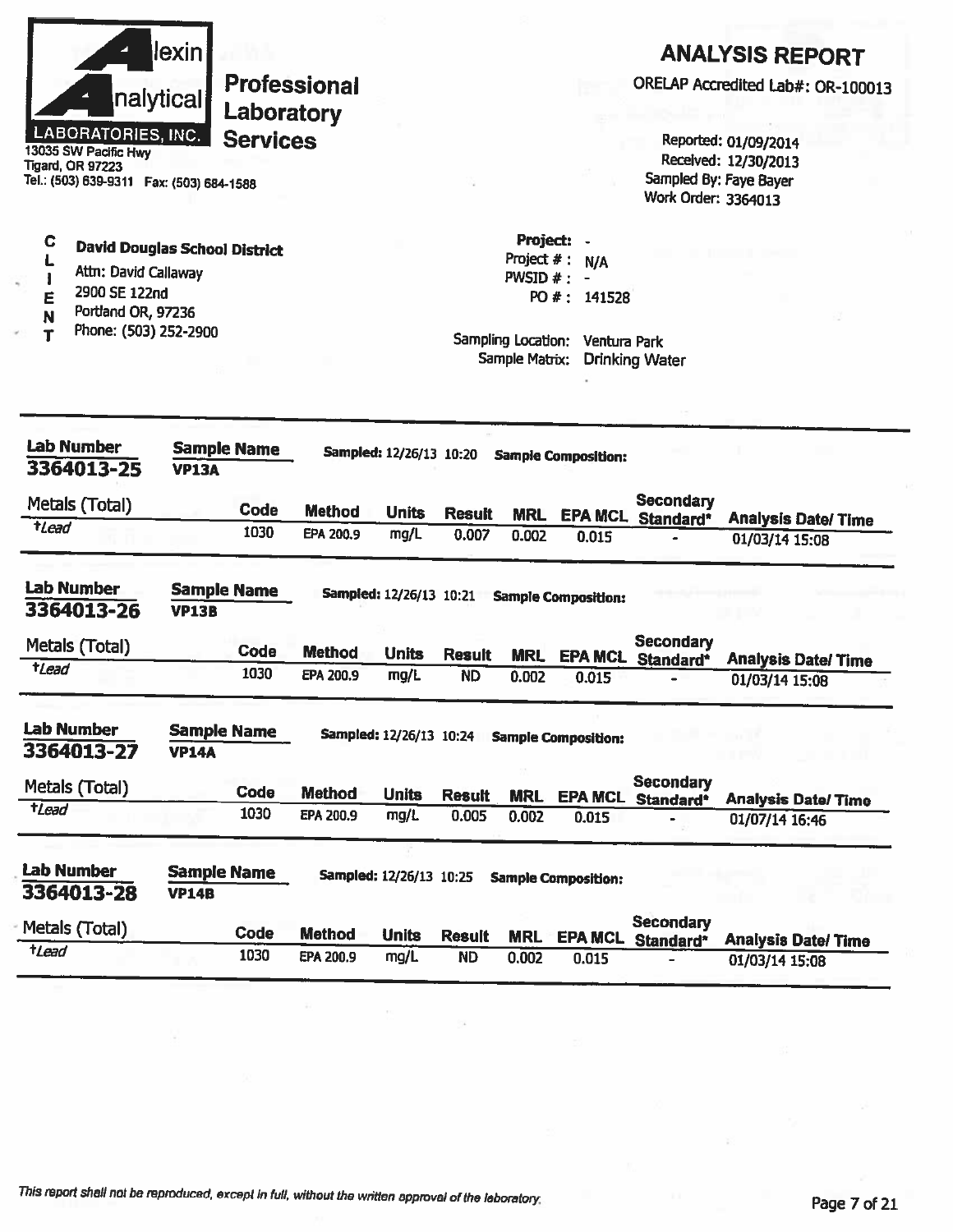| llexinl                   |
|---------------------------|
| nalytical                 |
| <b>LABORATORIES. INC.</b> |

13035 SW Pacific Hwy **Tigard, OR 97223** Tel.: (503) 639-9311 Fax: (503) 684-1588

#### $\ddot{\mathbf{C}}$ **David Douglas School District** L

- Attn: David Callaway  $\mathbf{I}$
- 2900 SE 122nd E
- Portland OR, 97236 N
- Phone: (503) 252-2900 T

## **ANALYSIS REPORT**

ORELAP Accredited Lab#: OR-100013

Reported: 01/09/2014 Received: 12/30/2013 Sampled By: Faye Bayer Work Order: 3364013

Project  $# : N/A$ PWSID  $#$  : -PO #: 141528

Project: -

| <b>Lab Number</b><br>3364013-29 | <b>VP15A</b>                       | Sample Name |               | Sampled: 12/26/13 10:26 |               |            | <b>Sample Composition:</b> |                               |                           |
|---------------------------------|------------------------------------|-------------|---------------|-------------------------|---------------|------------|----------------------------|-------------------------------|---------------------------|
| Metals (Total)                  |                                    | Code        | <b>Method</b> | <b>Units</b>            | <b>Result</b> | MRL        | <b>EPA MCL</b>             | Secondary<br>Standard*        | <b>Analysis Date/Time</b> |
| <b>t</b> Lead                   |                                    | 1030        | EPA 200.9     | mg/L                    | 0.004         | 0.002      | 0.015                      |                               | 01/03/14 15:08            |
| <b>Lab Number</b><br>3364013-30 | <b>Sample Name</b><br><b>VP15B</b> |             |               | Sampled: 12/26/13 10:27 |               |            | <b>Sample Composition:</b> |                               |                           |
| Metals (Total)                  |                                    | Code        | <b>Method</b> | <b>Units</b>            | <b>Result</b> | <b>MRL</b> | <b>EPA MCL</b>             | <b>Secondary</b><br>Standard* | <b>Analysis Date/Time</b> |
| <b>tlead</b>                    |                                    | 1030        | EPA 200.9     | mg/L                    | <b>ND</b>     | 0.002      | 0.015                      |                               | 01/03/14 15:08            |
| <b>Lab Number</b>               | <b>Sample Name</b>                 |             |               | Sampled: 12/26/13 10:36 |               |            | <b>Sample Composition:</b> |                               |                           |
| 3364013-31<br>Metals (Total)    | <b>VP16A</b>                       | Code        | <b>Method</b> | <b>Units</b>            | <b>Result</b> | <b>MRL</b> | <b>EPA MCL</b>             | <b>Secondary</b><br>Standard* | <b>Analysis Date/Time</b> |
| tLead                           |                                    | 1030        | EPA 200.9     | mg/L                    | <b>ND</b>     | 0.002      | 0.015                      |                               | 01/03/14 15:08            |
| <b>Lab Number</b><br>3364013-32 | <b>Sample Name</b><br><b>VP16B</b> |             |               | Sampled: 12/26/13 10:37 |               |            | <b>Sample Composition:</b> |                               |                           |
| Metals (Total)                  |                                    | Code        | <b>Method</b> | <b>Units</b>            | <b>Result</b> | <b>MRL</b> | <b>EPA MCL</b>             | <b>Secondary</b><br>Standard* | <b>Analysis Date/Time</b> |
|                                 |                                    |             |               |                         |               |            |                            |                               |                           |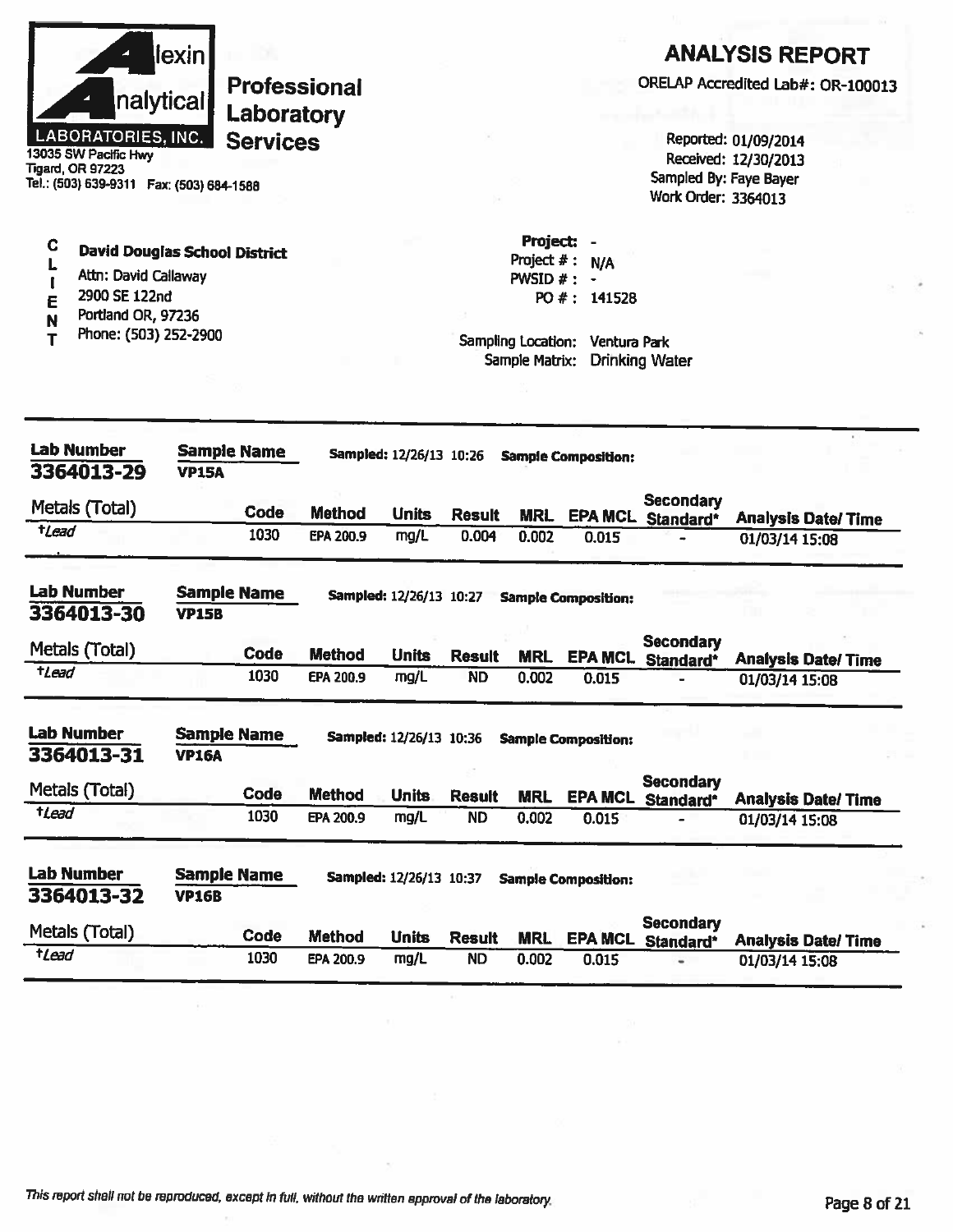|                                                 | <u>lexin</u>       |                    |                            |                         |                            |                     |                                |                       | <b>ANALYSIS REPORT</b>                       |
|-------------------------------------------------|--------------------|--------------------|----------------------------|-------------------------|----------------------------|---------------------|--------------------------------|-----------------------|----------------------------------------------|
|                                                 |                    |                    | Professional               |                         |                            |                     |                                |                       | ORELAP Accredited Lab#: OR-100013            |
|                                                 | nalytical          | Laboratory         |                            |                         |                            |                     |                                |                       |                                              |
| <b>LABORATORIES, INC.</b>                       |                    | <b>Services</b>    |                            |                         |                            |                     |                                |                       | Reported: 01/09/2014                         |
| 13035 SW Pacific Hwy<br><b>Tigard, OR 97223</b> |                    |                    |                            |                         |                            |                     |                                |                       | Received: 12/30/2013                         |
| Tel.: (503) 639-9311  Fax: (503) 684-1588       |                    |                    |                            |                         |                            |                     |                                | Work Order: 3364013   | Sampled By: Faye Bayer                       |
|                                                 |                    |                    |                            |                         |                            |                     |                                |                       |                                              |
| C<br><b>David Douglas School District</b>       |                    |                    |                            |                         |                            |                     | Project: -<br>Project $#: N/A$ |                       |                                              |
| Attn: David Callaway                            |                    |                    |                            |                         |                            | PWSID $#: -$        |                                |                       |                                              |
| 2900 SE 122nd<br>E<br>Portland OR, 97236        |                    |                    |                            |                         |                            |                     | PO #: 141528                   |                       |                                              |
| N<br>Phone: (503) 252-2900<br>т                 |                    |                    |                            |                         |                            | Sampling Location:  | Ventura Park                   |                       |                                              |
|                                                 |                    |                    |                            |                         |                            | Sample Matrix:      |                                | <b>Drinking Water</b> |                                              |
|                                                 |                    |                    |                            |                         |                            |                     |                                |                       |                                              |
|                                                 |                    |                    |                            |                         |                            |                     |                                |                       |                                              |
| <b>Lab Number</b>                               |                    | <b>Sample Name</b> |                            | Sampled: 12/26/13 10:42 |                            |                     | <b>Sample Composition:</b>     |                       |                                              |
| 3364013-33                                      | <b>VP17A</b>       |                    |                            |                         |                            |                     |                                |                       |                                              |
| Metals (Total)                                  |                    | Code               | <b>Method</b>              | <b>Units</b>            | <b>Result</b>              |                     |                                | <b>Secondary</b>      |                                              |
| <i><b>tLead</b></i>                             |                    | 1030               | EPA 200.9                  | mg/L                    | <b>ND</b>                  | <b>MRL</b><br>0.002 | 0.015                          | EPA MCL Standard*     | <b>Analysis Date/Time</b><br>01/07/14 16:46  |
|                                                 |                    |                    |                            |                         |                            |                     |                                |                       |                                              |
| <b>Lab Number</b>                               | <b>Sample Name</b> |                    |                            | Sampled: 12/26/13 10:43 |                            |                     | <b>Sample Composition:</b>     |                       |                                              |
| 3364013-34                                      | <b>VP17B</b>       |                    |                            |                         |                            |                     |                                |                       |                                              |
| Metals (Total)                                  |                    | <b>Code</b>        | <b>Method</b>              | <b>Units</b>            | <b>Result</b>              |                     |                                | <b>Secondary</b>      |                                              |
| <i><b>tLead</b></i>                             |                    | 1030               | EPA 200.9                  | mg/L                    | <b>ND</b>                  | <b>MRL</b><br>0.002 | <b>EPA MCL</b><br>0.015        | Standard*             | <b>Analysis Date/ Time</b><br>01/03/14 15:08 |
|                                                 |                    |                    |                            |                         |                            |                     |                                |                       |                                              |
| <b>Lab Number</b>                               | <b>Sample Name</b> |                    |                            | Sampled: 12/26/13 10:46 |                            |                     | <b>Sample Composition:</b>     |                       |                                              |
| 3364013-35                                      | <b>VP18A</b>       |                    |                            |                         |                            |                     |                                |                       |                                              |
| Metals (Total)                                  |                    | <b>Code</b>        |                            |                         |                            |                     |                                | <b>Secondary</b>      |                                              |
| $t$ <i>Lead</i>                                 |                    | 1030               | <b>Method</b><br>EPA 200.9 | <b>Units</b><br>mg/L    | <b>Result</b><br><b>ND</b> | <b>MRL</b><br>0.002 | 0.015                          | EPA MCL Standard*     | <b>Analysis Date/Time</b>                    |
|                                                 |                    |                    |                            |                         |                            |                     |                                |                       | 01/07/14 16:46                               |
| <b>Lab Number</b>                               | <b>Sample Name</b> |                    |                            | Sampled: 12/26/13 10:47 |                            |                     |                                |                       |                                              |
| 3364013-36                                      | <b>VP18B</b>       |                    |                            |                         |                            |                     | <b>Sample Composition:</b>     |                       |                                              |
| Metals (Total)                                  |                    | Code               |                            |                         |                            |                     |                                | <b>Secondary</b>      |                                              |
| $t$ <i>Lead</i>                                 |                    | 1030               | <b>Method</b><br>EPA 200.9 | <b>Units</b><br>mg/L    | <b>Result</b><br><b>ND</b> | <b>MRL</b><br>0.002 | <b>EPA MCL</b><br>0.015        | Standard*             | <b>Analysis Date/ Time</b>                   |
|                                                 |                    |                    |                            |                         |                            |                     |                                |                       | 01/03/14 15:08                               |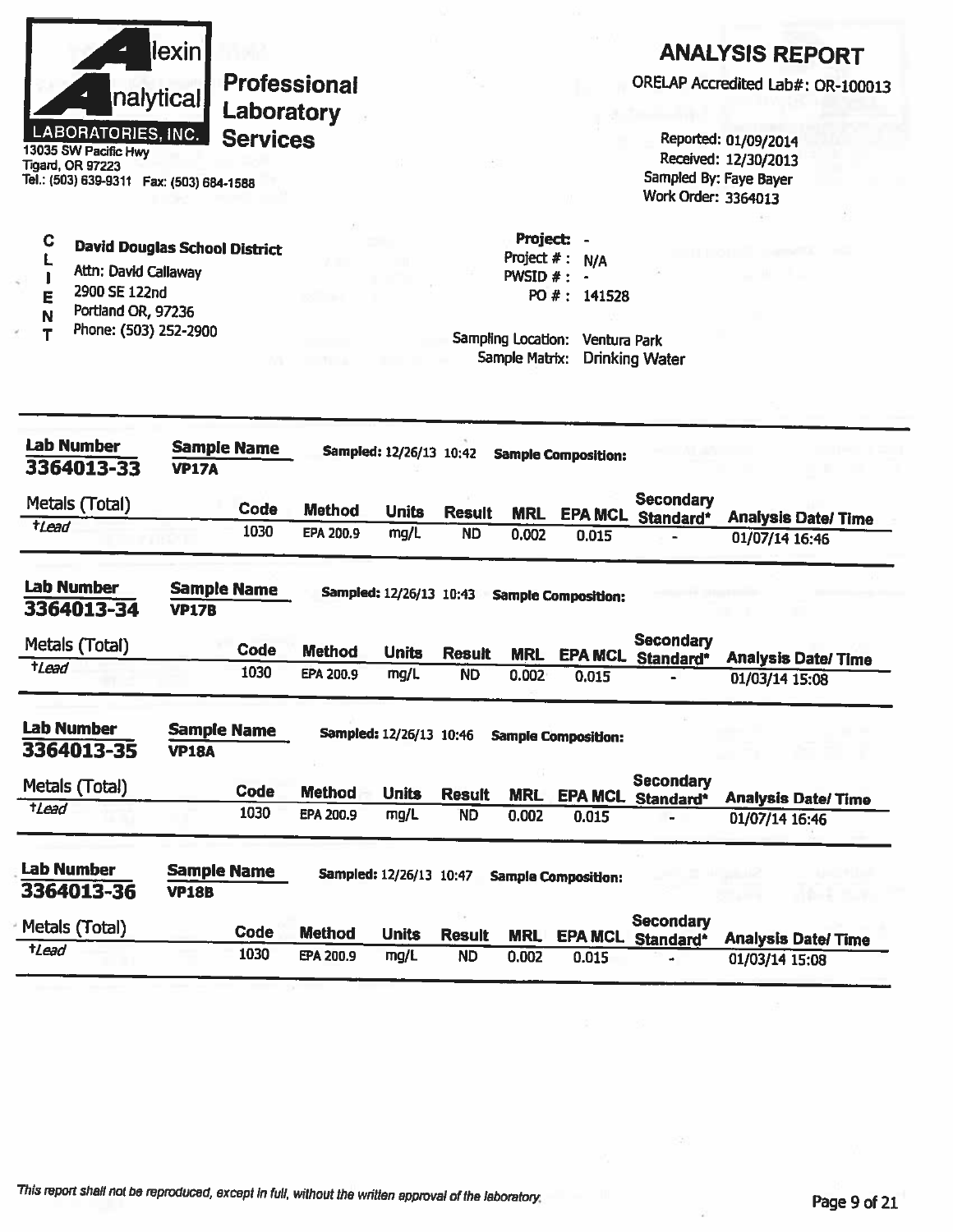| llexinl                   |
|---------------------------|
| nalytical                 |
| <b>LABORATORIES, INC.</b> |

 $\mathbf C$ 

 $\mathbf{L}$ 

 $\mathbf{I}$ 

E

N

T

Professional Laboratory **Services** 

13035 SW Pacific Hwy **Tigard, OR 97223** Tel.: (503) 639-9311 Fax: (503) 684-1588

Attn: David Callaway

Portland OR, 97236

Phone: (503) 252-2900

2900 SE 122nd

**David Douglas School District** 

## **ANALYSIS REPORT**

ORELAP Accredited Lab#: OR-100013

Reported: 01/09/2014 Received: 12/30/2013 Sampled By: Faye Bayer Work Order: 3364013

Project: -Project  $# : N/A$ PWSID  $# : -$ PO #: 141528

| <b>Lab Number</b><br>3364013-37 | <b>Sample Name</b><br><b>VP19A</b> |      |               | Sampled: 12/26/13 10:49 |               |            | <b>Sample Composition:</b> |                               |                |                           |
|---------------------------------|------------------------------------|------|---------------|-------------------------|---------------|------------|----------------------------|-------------------------------|----------------|---------------------------|
| Metals (Total)                  |                                    | Code | <b>Method</b> | <b>Units</b>            | <b>Result</b> | <b>MRL</b> | <b>EPA MCL</b>             | <b>Secondary</b><br>Standard* |                | <b>Analysis Date/Time</b> |
| <b>tLead</b>                    |                                    | 1030 | EPA 200.9     | mg/L                    | <b>ND</b>     | 0.002      | 0.015                      |                               | 01/03/14 15:08 |                           |
| <b>Lab Number</b><br>3364013-38 | Sample Name<br><b>VP19B</b>        |      |               | Sampled: 12/26/13 10:50 |               |            | <b>Sample Composition:</b> |                               |                |                           |
| Metals (Total)                  |                                    | Code | <b>Method</b> | <b>Units</b>            | <b>Result</b> | <b>MRL</b> | <b>EPA MCL</b>             | <b>Secondary</b><br>Standard* |                | <b>Analysis Date/Time</b> |
| <i><b>+Lead</b></i>             |                                    | 1030 | EPA 200.9     | mg/L                    | <b>ND</b>     | 0.002      | 0.015                      | -                             | 01/03/14 15:08 |                           |
| <b>Lab Number</b><br>3364013-39 | <b>Sample Name</b><br><b>VP20A</b> |      |               | Sampled: 12/26/13 10:51 |               |            | <b>Sample Composition:</b> |                               |                |                           |
| Metals (Total)                  |                                    | Code | <b>Method</b> | <b>Units</b>            | <b>Result</b> | <b>MRL</b> | <b>EPA MCL</b>             | Secondary<br>Standard*        |                | <b>Analysis Date/Time</b> |
| $t$ Lead                        |                                    | 1030 | EPA 200.9     | mg/L                    | <b>ND</b>     | 0.002      | 0.015                      |                               | 01/07/14 16:46 |                           |
| <b>Lab Number</b><br>3364013-40 | <b>Sample Name</b><br><b>VP20B</b> |      |               | Sampled: 12/26/13 10:52 |               |            | <b>Sample Composition:</b> |                               |                |                           |
| Metals (Total)                  |                                    | Code | <b>Method</b> | <b>Units</b>            | <b>Result</b> | <b>MRL</b> | <b>EPA MCL</b>             | <b>Secondary</b><br>Standard* |                | <b>Analysis Date/Time</b> |
| tLead                           |                                    | 1030 | EPA 200.9     | mg/L                    | <b>ND</b>     | 0.002      | 0.015                      |                               | 01/03/14 15:08 |                           |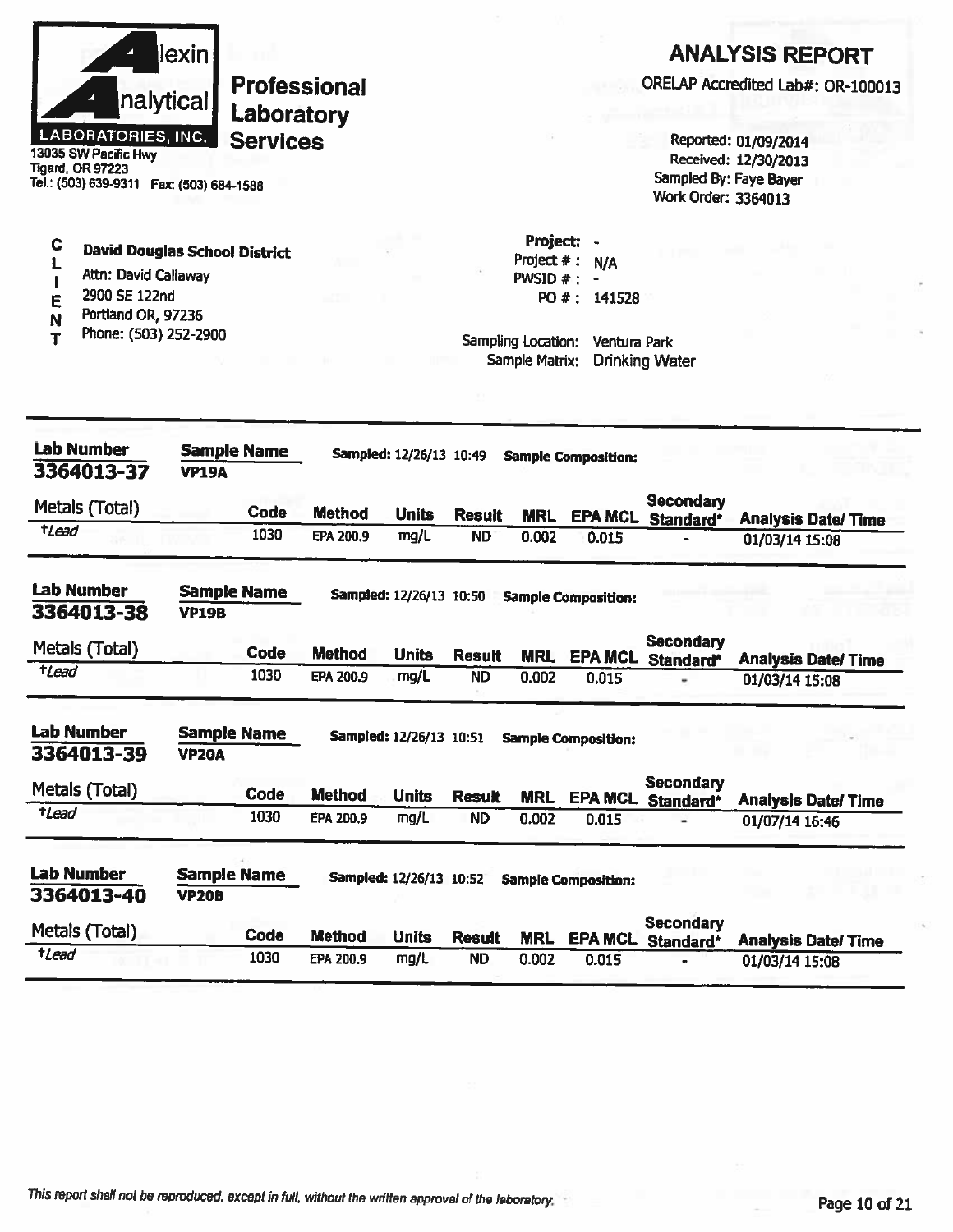|                           | llexin    |
|---------------------------|-----------|
|                           | nalytical |
| <b>LABORATORIES, INC.</b> |           |

Ċ

L

 $\mathbf{I}$ 

E

N

 $\mathbf T$ 

Professional Laboratory **Services** 

cific **Tigard, OR 97223** Tel.: (503) 639-9311 Fax: (503) 684-1588

Attn: David Callaway

Portland OR, 97236

Phone: (503) 252-2900

2900 SE 122nd

**David Douglas School District** 

## **ANALYSIS REPORT**

ORELAP Accredited Lab#: OR-100013

Reported: 01/09/2014 Received: 12/30/2013 Sampled By: Faye Bayer Work Order: 3364013

Project  $# : N/A$ PWSID  $#$  :  $-$ PO #: 141528

Project: -

| <b>Lab Number</b><br>3364013-41 | <b>Sample Name</b><br><b>VP21A</b>    |               | Sampled: 12/26/13 10:56  |               |            | <b>Sample Composition:</b> |                               |                           |
|---------------------------------|---------------------------------------|---------------|--------------------------|---------------|------------|----------------------------|-------------------------------|---------------------------|
| Metals (Total)                  | <b>Code</b>                           | <b>Method</b> | <b>Units</b>             | <b>Result</b> | <b>MRL</b> | <b>EPA MCL</b>             | <b>Secondary</b><br>Standard* | <b>Analysis Date/Time</b> |
| <i><b>tLead</b></i>             | 1030                                  | EPA 200.9     | mg/L                     | <b>ND</b>     | 0.002      | 0.015                      |                               | 01/03/14 15:08            |
| Lab Number<br>3364013-42        | <b>Sample Name</b><br><b>VP21B</b>    |               | Sampled: 12/26/13 10:57  |               |            | <b>Sample Composition:</b> |                               |                           |
| Metals (Total)                  | Code                                  | <b>Method</b> | <b>Units</b>             | <b>Result</b> | <b>MRL</b> | <b>EPA MCL</b>             | Secondary<br>Standard*        | <b>Analysis Date/Time</b> |
| $t$ <i>Lead</i>                 | 1030                                  | EPA 200.9     | mg/L                     | <b>ND</b>     | 0.002      | 0.015                      |                               | 01/03/14 15:08            |
| <b>Lab Number</b><br>3364013-43 | <b>Sample Name</b><br><b>VPHALL6A</b> |               | <b>Sampled: 12/26/13</b> | 9:27          |            | <b>Sample Composition:</b> |                               |                           |
| Metals (Total)                  | Code                                  | <b>Method</b> | <b>Units</b>             | <b>Result</b> | <b>MRL</b> | <b>EPA MCL</b>             | <b>Secondary</b><br>Standard* | <b>Analysis Date/Time</b> |
| tLead                           | 1030                                  | EPA 200.9     | mg/L                     | 0.016         | 0.002      | 0.015                      |                               | 01/03/14 15:08 MCLE       |
| <b>Lab Number</b><br>3364013-44 | <b>Sample Name</b><br><b>VPHALL6B</b> |               | Sampled: 12/26/13 9:28   |               |            | <b>Sample Composition:</b> |                               |                           |
| Metals (Total)                  | Code                                  | <b>Method</b> | <b>Units</b>             | <b>Result</b> | <b>MRL</b> | <b>EPA MCL</b>             | <b>Secondary</b><br>Standard* | <b>Analysis Date/Time</b> |
| tLead                           | 1030                                  | EPA 200.9     | mg/L                     | 0.015         | 0.002      | 0.015                      |                               | 01/03/14 15:08            |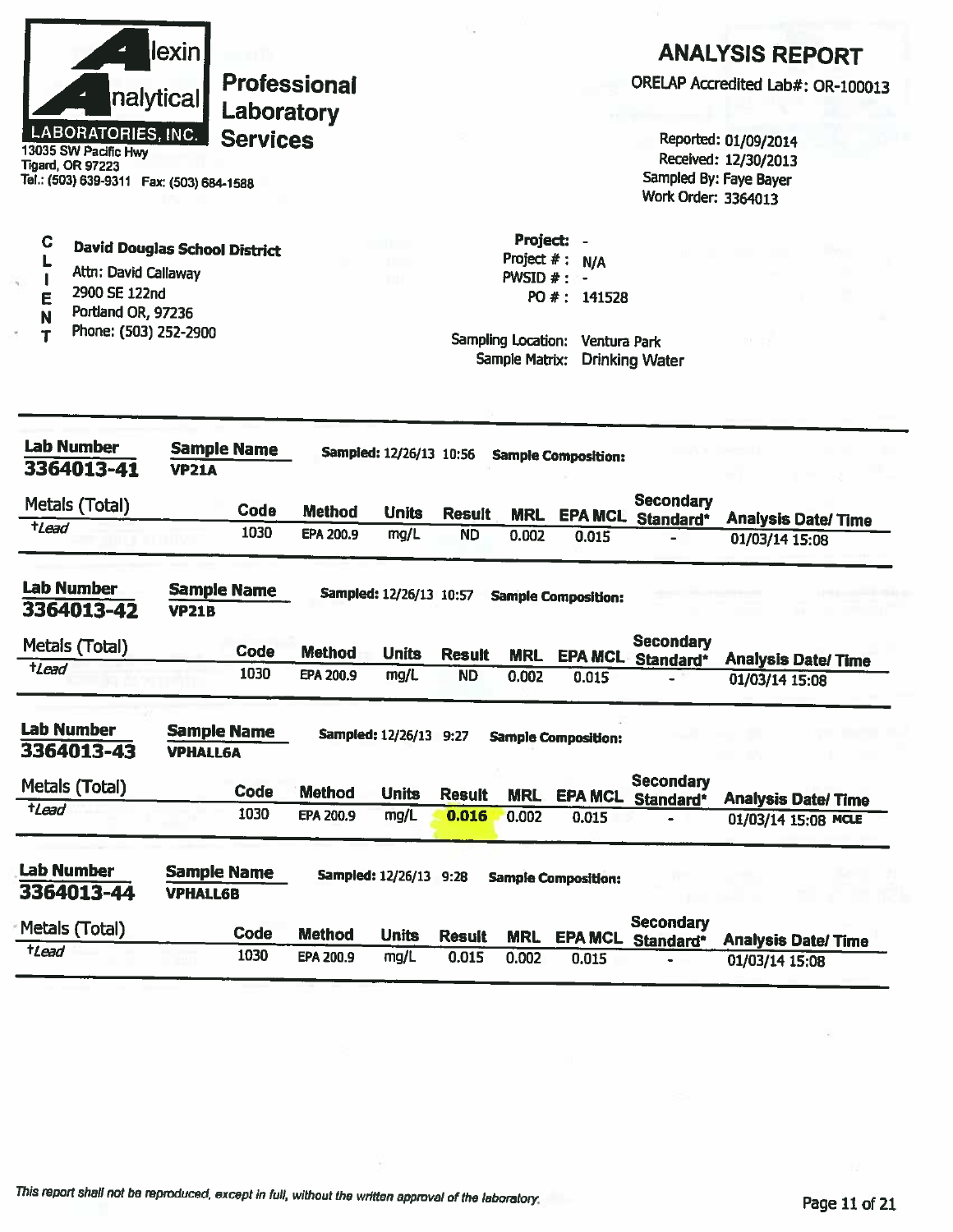|                     |                                                   | lexin                                     |                     |               |                               |               |                             |                            |                                       | <b>ANALYSIS REPORT</b>                       |
|---------------------|---------------------------------------------------|-------------------------------------------|---------------------|---------------|-------------------------------|---------------|-----------------------------|----------------------------|---------------------------------------|----------------------------------------------|
|                     |                                                   | nalytical                                 | <b>Professional</b> |               |                               |               |                             |                            |                                       | ORELAP Accredited Lab#: OR-100013            |
|                     |                                                   |                                           | Laboratory          |               |                               |               |                             |                            |                                       |                                              |
|                     | <b>LABORATORIES, INC.</b><br>13035 SW Pacific Hwy |                                           | <b>Services</b>     |               |                               |               |                             |                            |                                       | Reported: 01/09/2014<br>Received: 12/30/2013 |
|                     | <b>Tigard, OR 97223</b>                           | Tel.: (503) 639-9311  Fax: (503) 684-1588 |                     |               |                               |               |                             |                            | Work Order: 3364013                   | Sampled By: Faye Bayer                       |
|                     |                                                   |                                           |                     |               |                               |               |                             |                            |                                       |                                              |
| C                   |                                                   | <b>David Douglas School District</b>      |                     |               |                               |               | Project:                    |                            |                                       |                                              |
|                     | Attn: David Callaway                              |                                           |                     |               |                               |               | Project $#:$<br>PWSID $#$ : | N/A                        |                                       |                                              |
| E                   | 2900 SE 122nd<br>Portland OR, 97236               |                                           |                     |               |                               |               |                             | PO #: 141528               |                                       |                                              |
| N<br>т              | Phone: (503) 252-2900                             |                                           |                     |               |                               |               | Sampling Location:          | Ventura Park               |                                       |                                              |
|                     |                                                   |                                           |                     |               |                               |               | Sample Matrix:              |                            | <b>Drinking Water</b>                 |                                              |
|                     |                                                   |                                           |                     |               |                               |               |                             |                            |                                       |                                              |
|                     | <b>Lab Number</b>                                 | <b>Sample Name</b>                        |                     |               | Sampled: 12/26/13 9:15        |               |                             | <b>Sample Composition:</b> |                                       |                                              |
|                     | 3364013-45                                        | <b>VPHALL2A</b>                           |                     |               |                               |               |                             |                            |                                       |                                              |
|                     | Metals (Total)                                    |                                           | Code                | <b>Method</b> | <b>Units</b>                  | <b>Result</b> | <b>MRL</b>                  |                            | Secondary<br><b>EPA MCL Standard*</b> | <b>Analysis Date/Time</b>                    |
| <i><b>tlead</b></i> |                                                   |                                           | 1030                | EPA 200.9     | mg/L                          | 0.025         | 0.002                       | 0.015                      |                                       | 01/03/14 15:08 MCLE                          |
|                     | <b>Lab Number</b>                                 | <b>Sample Name</b>                        |                     |               | Sampled: 12/26/13 9:16        |               |                             |                            |                                       |                                              |
|                     | 3364013-46                                        | <b>VPHALL2B</b>                           |                     |               |                               |               |                             | <b>Sample Composition:</b> |                                       |                                              |
|                     | Metals (Total)                                    |                                           | Code                | <b>Method</b> | <b>Units</b>                  | <b>Result</b> | <b>MRL</b>                  | <b>EPA MCL</b>             | <b>Secondary</b><br>Standard*         | <b>Analysis Date/Time</b>                    |
| $t$ Lead            |                                                   |                                           | 1030                | EPA 200.9     | mg/L                          | 0.033         | 0.002                       | 0.015                      |                                       | 01/03/14 15:08 MCLE                          |
|                     | <b>Lab Number</b>                                 | <b>Sample Name</b>                        |                     |               |                               |               |                             |                            |                                       |                                              |
|                     | 3364013-47                                        | <b>VPRAMP1A</b>                           |                     |               | <b>Sampled: 12/26/13 9:39</b> |               |                             | <b>Sample Composition:</b> |                                       |                                              |
|                     | Metals (Total)                                    |                                           | Code                | <b>Method</b> | <b>Units</b>                  | <b>Result</b> | <b>MRL</b>                  |                            | <b>Secondary</b>                      |                                              |
| tLead               |                                                   |                                           | 1030                | EPA 200.9     | mg/L                          | 0.011         | 0.002                       | 0.015                      | <b>EPA MCL</b> Standard*              | <b>Analysis Date/Time</b><br>01/03/14 15:08  |
|                     |                                                   |                                           |                     |               |                               |               |                             |                            |                                       |                                              |
|                     |                                                   |                                           |                     |               |                               |               |                             |                            |                                       |                                              |
|                     | <b>Lab Number</b><br>3364013-48                   | <b>Sample Name</b><br><b>VPRAMP1B</b>     |                     |               | Sampled: 12/26/13 9:40        |               |                             | <b>Sample Composition:</b> |                                       |                                              |
|                     | Metals (Total)                                    |                                           | Code                | <b>Method</b> | <b>Units</b>                  | <b>Result</b> | <b>MRL</b>                  |                            | <b>Secondary</b><br>EPA MCL Standard* | <b>Analysis Date/Time</b>                    |

×

 $\bar{z}$ 

 $\pm 1$ 

 $\bar{\alpha}$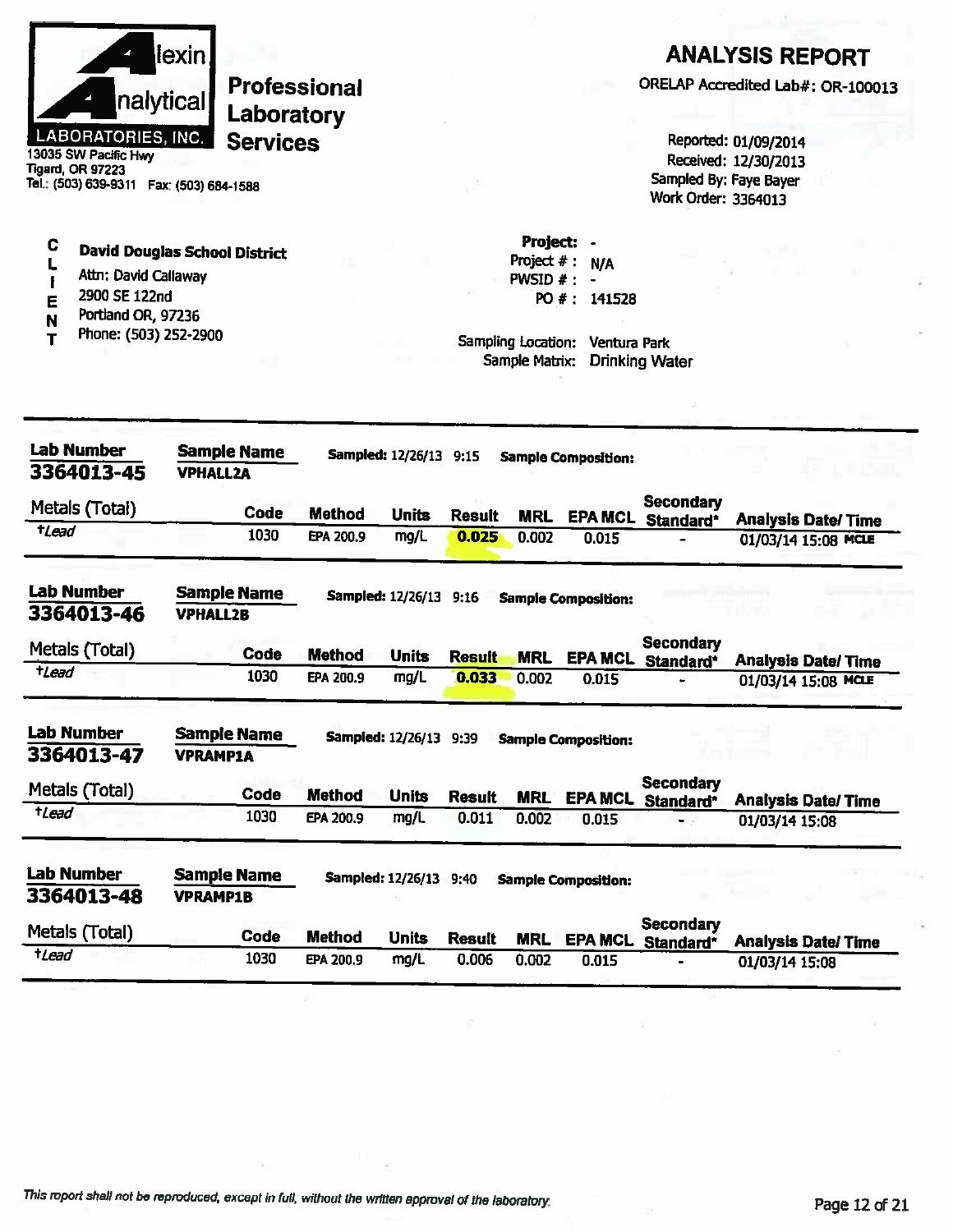|                     | LABORATORIES, INC.<br>13035 SW Pacific Hwy<br><b>Tigard, OR 97223</b>                | lexini<br>nalytical<br>Tel.: (503) 639-9311  Fax: (503) 684-1588 | <b>Professional</b><br>Laboratory<br><b>Services</b> |                        |                        |                                              |                                                                     | Work Order: 3364013                          | <b>ANALYSIS REPORT</b><br>ORELAP Accredited Lab#: OR-100013<br>Reported: 01/09/2014<br>Received: 12/30/2013<br>Sampled By: Faye Bayer |
|---------------------|--------------------------------------------------------------------------------------|------------------------------------------------------------------|------------------------------------------------------|------------------------|------------------------|----------------------------------------------|---------------------------------------------------------------------|----------------------------------------------|---------------------------------------------------------------------------------------------------------------------------------------|
| C<br>E<br>N<br>т    | Attn: David Callaway<br>2900 SE 122nd<br>Portland OR, 97236<br>Phone: (503) 252-2900 | <b>David Douglas School District</b>                             |                                                      |                        |                        | Project: -<br>PWSID $#: -$<br>Sample Matrix: | Project $#: N/A$<br>PO #: 141528<br>Sampling Location: Ventura Park | <b>Drinking Water</b>                        |                                                                                                                                       |
|                     | <b>Lab Number</b><br>3364013-49                                                      | <b>Sample Name</b><br><b>VPRAMP2A</b>                            |                                                      | Sampled: 12/26/13 9:40 |                        |                                              | <b>Sample Composition:</b>                                          |                                              |                                                                                                                                       |
|                     | Metals (Total)                                                                       | Code                                                             | <b>Method</b>                                        | <b>Units</b>           |                        |                                              |                                                                     | <b>Secondary</b>                             |                                                                                                                                       |
| <b>t</b> Lead       |                                                                                      | 1030                                                             | EPA 200.9                                            | mg/L                   | <b>Result</b><br>0.003 | <b>MRL</b><br>0.002                          | 0.015                                                               | EPA MCL Standard*                            | <b>Analysis Date/Time</b><br>01/03/14 15:08                                                                                           |
|                     | Lab Number<br>3364013-50                                                             | <b>Sample Name</b><br><b>VPRAMP2B</b>                            |                                                      | Sampled: 12/26/13 9:41 |                        |                                              | <b>Sample Composition:</b>                                          |                                              |                                                                                                                                       |
|                     | Metals (Total)                                                                       | <b>Code</b>                                                      | <b>Method</b>                                        | <b>Units</b>           | <b>Result</b>          | <b>MRL</b>                                   |                                                                     | <b>Secondary</b><br><b>EPA MCL</b> Standard* |                                                                                                                                       |
| <i><b>tLead</b></i> |                                                                                      | 1030                                                             | EPA 200.9                                            | mg/L                   | 0.002                  | 0.002                                        | 0.015                                                               |                                              | <b>Analysis Date/Time</b><br>01/03/14 15:08                                                                                           |
|                     | Lab Number<br>$3364013 - 51$                                                         | <b>Sample Name</b><br><b>VPHALL10A</b>                           |                                                      | Sampled: 12/26/13 9:55 |                        |                                              | <b>Sample Composition:</b>                                          |                                              |                                                                                                                                       |
|                     | Metals (Total)                                                                       | Code                                                             | <b>Method</b>                                        | <b>Units</b>           |                        |                                              |                                                                     | <b>Secondary</b>                             |                                                                                                                                       |
| tLead               |                                                                                      | 1030                                                             | EPA 200.9                                            | mg/L                   | <b>Result</b><br>0.044 | <b>MRL</b><br>0.004                          | 0.015                                                               | EPA MCL Standard*                            | <b>Analysis Date/Time</b><br>01/03/14 15:08 MCLE                                                                                      |
|                     | Lab Number<br>3364013-52                                                             | <b>Sample Name</b><br><b>VPHALL10B</b>                           |                                                      | Sampled: 12/26/13 9:56 |                        |                                              | <b>Sample Composition:</b>                                          |                                              |                                                                                                                                       |
|                     | Metals (Total)                                                                       | Code                                                             | <b>Method</b>                                        | <b>Units</b>           | <b>Result</b>          | <b>MRL</b>                                   | <b>EPA MCL</b>                                                      | <b>Secondary</b><br>Standard*                | <b>Analysis Date/Time</b>                                                                                                             |
| $t$ <i>Lead</i>     |                                                                                      | 1030                                                             | EPA 200.9                                            | mg/L                   | 0.070                  | 0.004                                        | 0.015                                                               | ۰                                            | 01/03/14 15:08 MCLE                                                                                                                   |
|                     |                                                                                      |                                                                  |                                                      |                        |                        |                                              |                                                                     |                                              |                                                                                                                                       |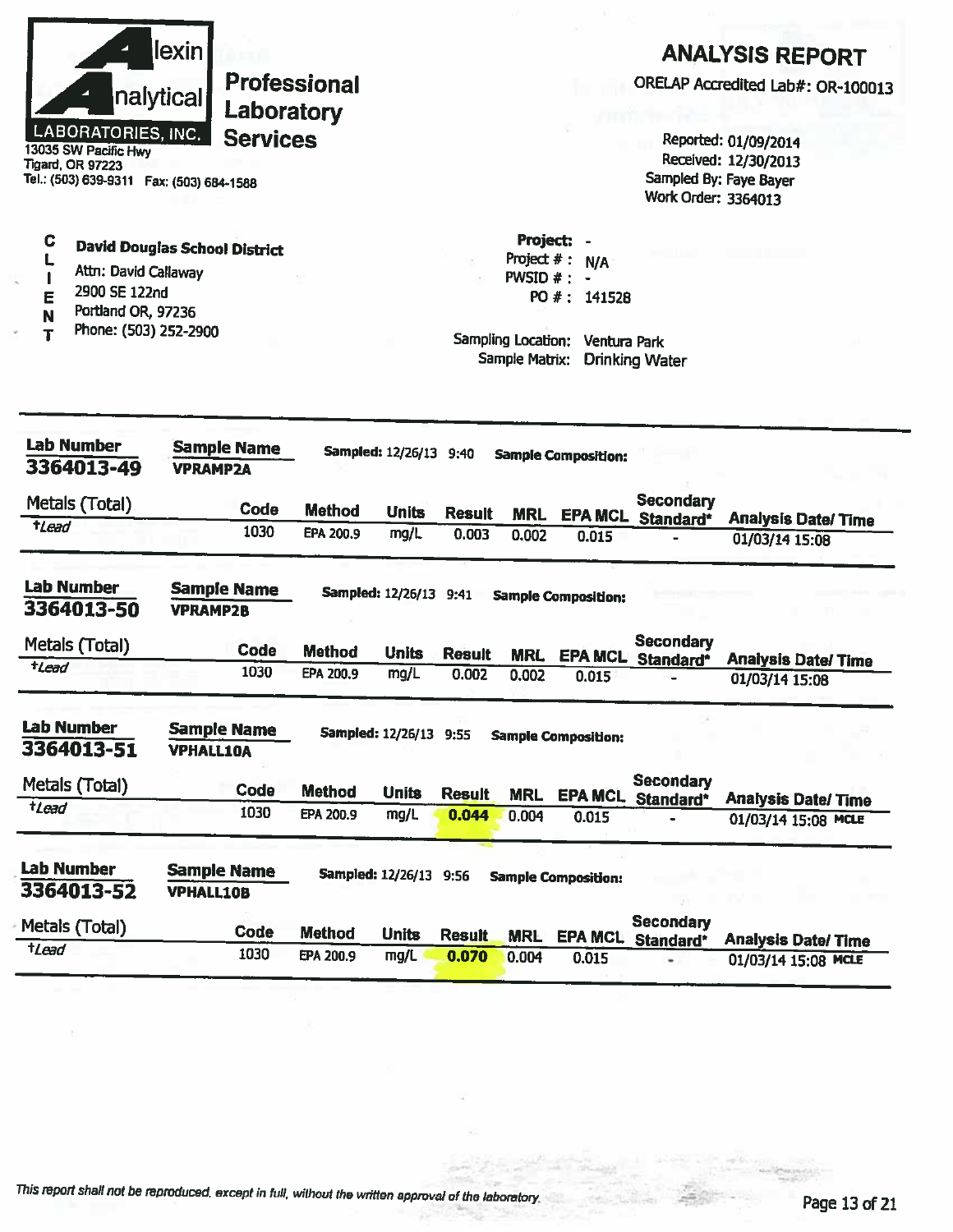|                                                   | llexin l  |
|---------------------------------------------------|-----------|
|                                                   | nalytical |
| <b>LABORATORIES, INC.</b><br>13035 SW Pacific Hwy |           |

## **ANALYSIS REPORT**

ORELAP Accredited Lab#: OR-100013

Reported: 01/09/2014 Received: 12/30/2013 Sampled By: Faye Bayer **Work Order: 3364013** 

**Tigard, OR 97223** Tel.: (503) 639-9311 Fax: (503) 684-1588

- $\mathbf C$ **David Douglas School District** L
- Attn: David Callaway  $\mathbf{I}$
- 2900 SE 122nd E
- Portland OR, 97236 Ń
- Phone: (503) 252-2900  $\mathbf T$

Project: -Project  $# : N/A$ PWSID  $# : -$ PO #: 141528

| <b>Lab Number</b><br>3364013-53 | <b>VPHALL17A</b>   | <b>Sample Name</b> |               | Sampled: 12/26/13 10:40  |               |            | <b>Sample Composition:</b> |                               |                           |
|---------------------------------|--------------------|--------------------|---------------|--------------------------|---------------|------------|----------------------------|-------------------------------|---------------------------|
| Metals (Total)                  |                    | Code               | <b>Method</b> | <b>Units</b>             | <b>Result</b> | <b>MRL</b> | <b>EPA MCL</b>             | <b>Secondary</b><br>Standard* | <b>Analysis Date/Time</b> |
| $t$ Lead                        |                    | 1030               | EPA 200.9     | mg/L                     | <b>ND</b>     | 0.002      | 0.015                      |                               | 01/03/14 15:08            |
| <b>Lab Number</b><br>3364013-54 | <b>VPHALL17B</b>   | <b>Sample Name</b> |               | Sampled: 12/26/13 10:41  |               |            | <b>Sample Composition:</b> |                               |                           |
| Metals (Total)                  |                    | Code               | Method        | <b>Units</b>             | <b>Result</b> | <b>MRL</b> | <b>EPA MCL</b>             | <b>Secondary</b><br>Standard* | <b>Analysis Date/Time</b> |
| tLead                           |                    | 1030               | EPA 200.9     | mg/L                     | <b>ND</b>     | 0.002      | 0.015                      |                               | 01/03/14 15:08            |
| Lab Number                      | <b>Sample Name</b> |                    |               | <b>Sampled: 12/26/13</b> | 8:56          |            | <b>Sample Composition:</b> |                               |                           |
| 3364013-55                      | <b>VPOFFICE1A</b>  |                    |               |                          |               |            |                            |                               |                           |
| Metals (Total)                  |                    | Code               | <b>Method</b> | <b>Units</b>             | <b>Result</b> | <b>MRL</b> | <b>EPA MCL</b>             | <b>Secondary</b><br>Standard* | <b>Analysis Date/Time</b> |
| tLead                           |                    | 1030               | EPA 200.9     | mg/L                     | 0.024         | 0.002      | 0.015                      |                               | 01/03/14 15:08 MCLE       |
| Lab Number                      | <b>Sample Name</b> |                    |               | <b>Sampled: 12/26/13</b> | 8:57          |            | <b>Sample Composition:</b> |                               |                           |
| 3364013-56                      | <b>VPOFFICE1B</b>  |                    |               |                          |               |            |                            |                               |                           |
| Metals (Total)                  |                    | Code               | <b>Method</b> | <b>Units</b>             | <b>Result</b> | <b>MRL</b> | <b>EPA MCL</b>             | Secondary<br>Standard*        | <b>Analysis Date/Time</b> |
| tLead                           |                    | 1030               | EPA 200.9     | mg/L                     | 0.006         | 0.002      | 0.015                      |                               | 01/03/14 15:08            |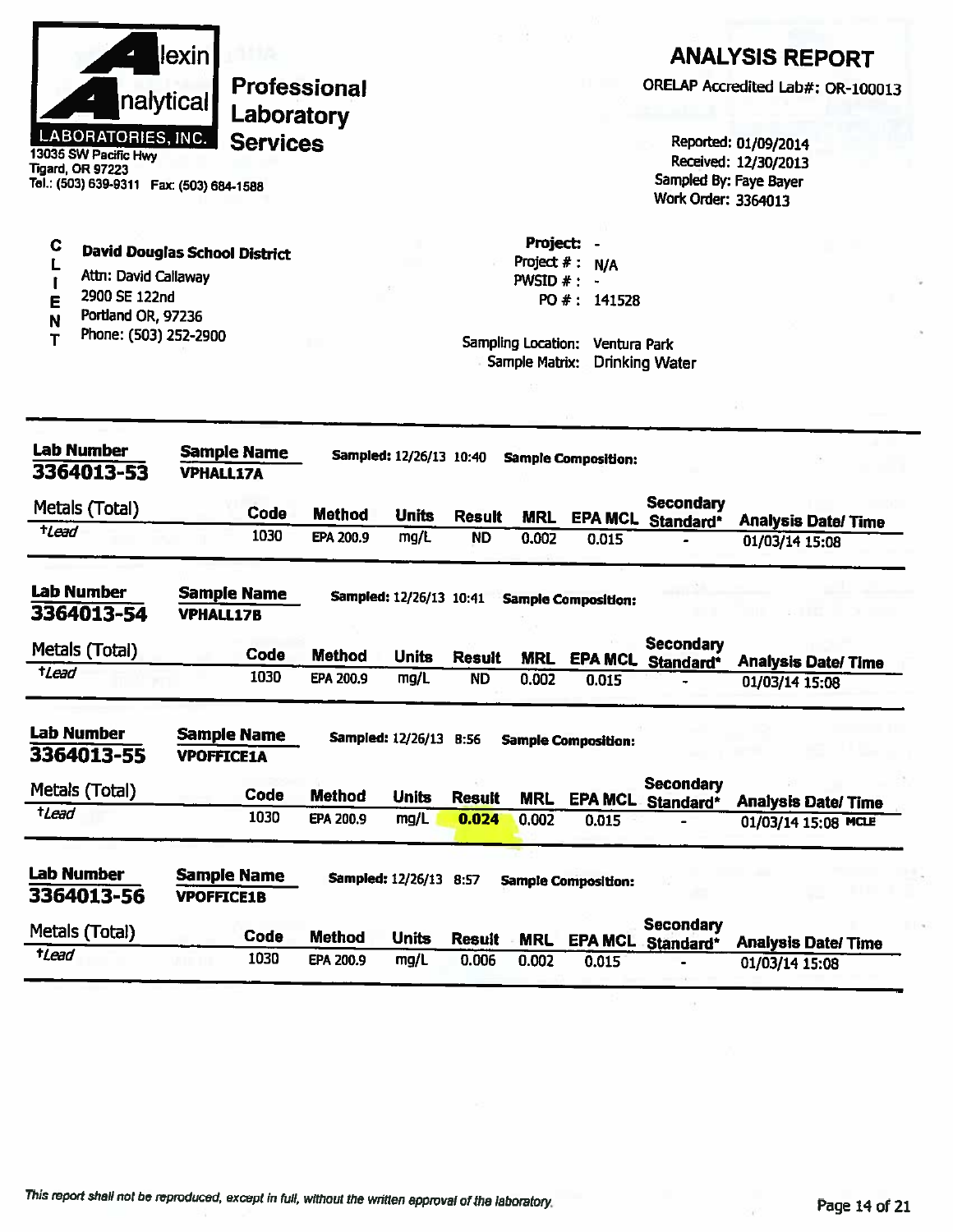

 $\mathbf C$ 

L

 $\overline{\mathbf{I}}$ 

E

N

 $\mathbf{r}$ 

**Professional** Laboratory **Services** 

13035 SW Pacific Hwy<br>Tigard, OR 97223 Tel.: (503) 639-9311 Fax: (503) 684-1588

Attn: David Callaway

Portland OR, 97236

Phone: (503) 252-2900

2900 SE 122nd

**David Douglas School District** 

## **ANALYSIS REPORT**

ORELAP Accredited Lab#: OR-100013

Reported: 01/09/2014 Received: 12/30/2013 Sampled By: Faye Bayer Work Order: 3364013

Project: -Project  $#: N/A$ PWSID  $#$  : -PO #: 141528

| <b>Lab Number</b><br>3364013-57 | <b>Sample Name</b><br><b>VPOFFICE2A</b> |               | Sampled: 12/26/13 8:57        |               |            | <b>Sample Composition:</b> |                               |                           |
|---------------------------------|-----------------------------------------|---------------|-------------------------------|---------------|------------|----------------------------|-------------------------------|---------------------------|
| Metals (Total)                  | Code                                    | <b>Method</b> | <b>Units</b>                  | <b>Result</b> | <b>MRL</b> | <b>EPA MCL</b>             | <b>Secondary</b><br>Standard* | <b>Analysis Date/Time</b> |
| tLead                           | 1030                                    | EPA 200.9     | mg/L                          | 0.003         | 0.002      | 0.015                      | -                             | 01/03/14 15:08            |
| <b>Lab Number</b><br>3364013-58 | <b>Sample Name</b><br><b>VPOFFICE2B</b> |               | <b>Sampled: 12/26/13</b>      | 8:59          |            | <b>Sample Composition:</b> |                               |                           |
| Metals (Total)                  | Code                                    | <b>Method</b> | <b>Units</b>                  | <b>Result</b> | <b>MRL</b> | <b>EPA MCL</b>             | <b>Secondary</b><br>Standard* | <b>Analysis Date/Time</b> |
| tLead                           | 1030                                    | EPA 200.9     | mg/L                          | <b>ND</b>     | 0.002      | 0.015                      |                               | 01/03/14 15:08            |
| <b>Lab Number</b><br>3364013-59 | <b>Sample Name</b><br><b>VPLIBRARYA</b> |               | <b>Sampled: 12/26/13</b>      | 8:52          |            | <b>Sample Composition:</b> |                               |                           |
| Metals (Total)                  | <b>Code</b>                             | <b>Method</b> | <b>Units</b>                  | <b>Result</b> | <b>MRL</b> | <b>EPA MCL</b>             | <b>Secondary</b><br>Standard* | <b>Analysis Date/Time</b> |
| <i><b>†Lead</b></i>             | 1030                                    | EPA 200.9     | mg/L                          | <b>ND</b>     | 0.002      | 0.015                      |                               | 01/03/14 15:08            |
| <b>Lab Number</b><br>3364013-60 | <b>Sample Name</b><br><b>VPLIBRARYB</b> |               | <b>Sampled: 12/26/13 8:53</b> |               |            | <b>Sample Composition:</b> |                               |                           |
| Metals (Total)                  | Code                                    | <b>Method</b> | <b>Units</b>                  | <b>Result</b> | <b>MRL</b> | <b>EPA MCL</b>             | Secondary<br>Standard*        | <b>Analysis Date/Time</b> |
| +Lead                           | 1030                                    | EPA 200.9     | mg/L                          | <b>ND</b>     | 0.002      | 0.015                      |                               | 01/03/14 15:08            |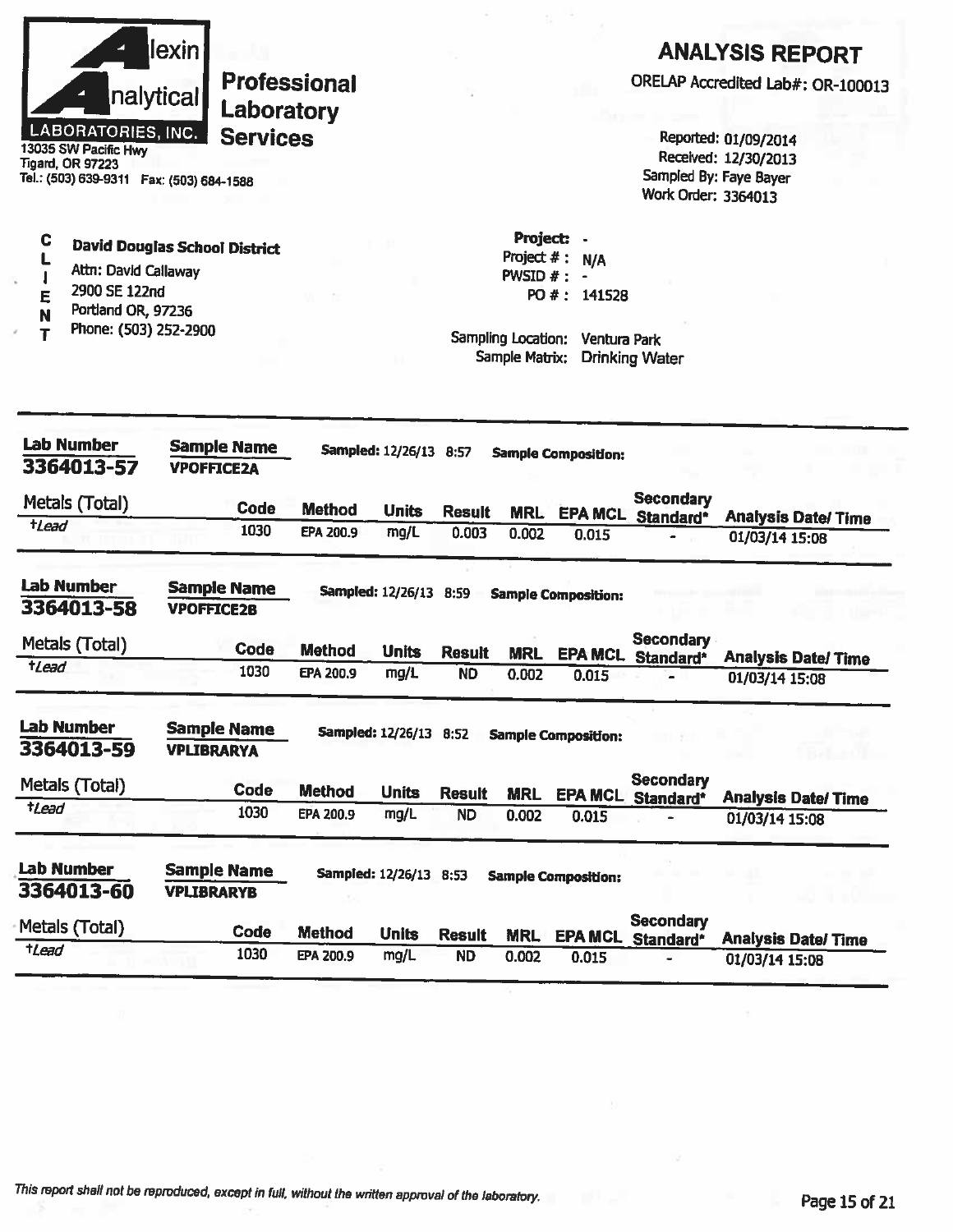|             | nalytical<br><b>LABORATORIES, INC.</b><br>13035 SW Pacific Hwy<br><b>Tigard, OR 97223</b><br>Tel.: (503) 639-9311  Fax: (503) 684-1588 | lexin | Laboratory<br><b>Services</b>            | <b>Professional</b>        |                        |                            |                                                                   |                                                   | Work Order: 3364013                        | <b>ANALYSIS REPORT</b><br>ORELAP Accredited Lab#: OR-100013<br>Reported: 01/09/2014<br>Received: 12/30/2013<br>Sampled By: Faye Bayer |
|-------------|----------------------------------------------------------------------------------------------------------------------------------------|-------|------------------------------------------|----------------------------|------------------------|----------------------------|-------------------------------------------------------------------|---------------------------------------------------|--------------------------------------------|---------------------------------------------------------------------------------------------------------------------------------------|
| С<br>Е<br>т | <b>David Douglas School District</b><br>Attn: David Callaway<br>2900 SE 122nd<br>Portland OR, 97236<br>Phone: (503) 252-2900           |       |                                          |                            |                        |                            | Project $#$ :<br>PWSID #:<br>Sampling Location:<br>Sample Matrix: | Project: -<br>N/A<br>PO #: 141528<br>Ventura Park | <b>Drinking Water</b>                      |                                                                                                                                       |
|             | <b>Lab Number</b><br>3364013-61                                                                                                        |       | <b>Sample Name</b><br><b>VPKITCHEN1A</b> |                            | Sampled: 12/26/13 8:05 |                            |                                                                   | <b>Sample Composition:</b>                        |                                            |                                                                                                                                       |
| $t$ Lead    | Metals (Total)                                                                                                                         |       | Code<br>1030                             | <b>Method</b><br>EPA 200.9 | <b>Units</b><br>mg/L   | <b>Result</b><br>0.025     | <b>MRL</b><br>0.002                                               | 0.015                                             | <b>Secondary</b><br>EPA MCL Standard*<br>- | <b>Analysis Date/Time</b><br>01/03/14 15:08 MCLE                                                                                      |
|             | <b>Lab Number</b><br>3364013-62                                                                                                        |       | <b>Sample Name</b><br><b>VPKITCHEN1B</b> |                            | Sampled: 12/26/13 8:07 |                            |                                                                   | <b>Sample Composition:</b>                        |                                            |                                                                                                                                       |
| tLead       | Metals (Total)                                                                                                                         |       | Code<br>1030                             | <b>Method</b><br>EPA 200.9 | <b>Units</b><br>mg/L   | <b>Result</b><br><b>ND</b> | <b>MRL</b><br>0.002                                               | 0.015                                             | Secondary<br>EPA MCL_Standard*             | <b>Analysis Date/Time</b><br>01/03/14 15:08                                                                                           |
|             | <b>Lab Number</b><br>3364013-63                                                                                                        |       | <b>Sample Name</b><br><b>VPKITCHEN2A</b> |                            | Sampled: 12/26/13 8:06 |                            |                                                                   | <b>Sample Composition:</b>                        |                                            |                                                                                                                                       |
| tLead       | Metals (Total)                                                                                                                         |       | Code<br>1030                             | <b>Method</b><br>EPA 200.9 | <b>Units</b><br>mg/L   | <b>Result</b><br>0.185     | <b>MRL</b><br>0.020                                               | <b>EPA MCL</b><br>0.015                           | <b>Secondary</b><br>Standard*              | <b>Analysis Date/Time</b><br>01/07/14 16:46 MCLE                                                                                      |
|             | <b>Lab Number</b><br>3364013-64                                                                                                        |       | <b>Sample Name</b><br><b>VPKITCHEN2B</b> |                            | Sampled: 12/26/13 8:08 |                            |                                                                   | <b>Sample Composition:</b>                        |                                            |                                                                                                                                       |
|             | Metals (Total)                                                                                                                         |       | Code                                     | <b>Method</b>              | <b>Units</b>           | <b>Result</b>              | <b>MRL</b>                                                        | <b>EPA MCL</b>                                    | <b>Secondary</b><br>Standard*              | <b>Analysis Date/Time</b>                                                                                                             |
| tLead       |                                                                                                                                        |       | 1030                                     | EPA 200.9                  | mg/L                   | 0.008                      | 0.002                                                             | 0.015                                             |                                            | 01/07/14 16:46                                                                                                                        |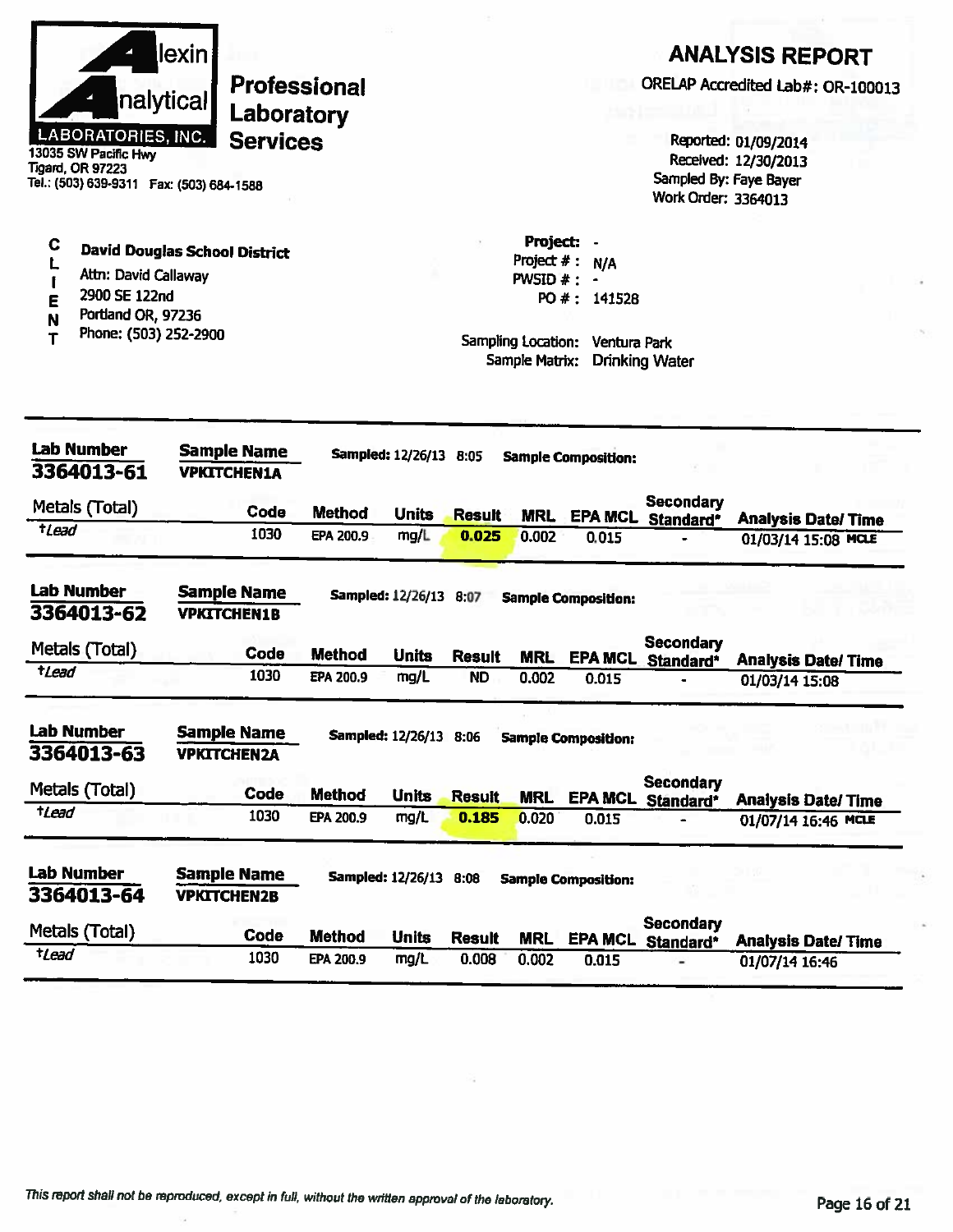|                                                                                                                                          | lexin                                |                  |                        |                            |                     |                                 |                                              | <b>ANALYSIS REPORT</b>                      |
|------------------------------------------------------------------------------------------------------------------------------------------|--------------------------------------|------------------|------------------------|----------------------------|---------------------|---------------------------------|----------------------------------------------|---------------------------------------------|
|                                                                                                                                          | <b>Professional</b>                  |                  |                        |                            |                     |                                 | ORELAP Accredited Lab#: OR-100013            |                                             |
|                                                                                                                                          | nalytical<br>Laboratory              |                  |                        |                            |                     |                                 |                                              |                                             |
| LABORATORIES, INC.                                                                                                                       | <b>Services</b>                      |                  |                        |                            |                     |                                 |                                              | Reported: 01/09/2014                        |
| 13035 SW Pacific Hwy<br>Tigard, OR 97223                                                                                                 |                                      |                  |                        |                            |                     |                                 |                                              | Received: 12/30/2013                        |
| Tel.: (503) 639-9311    Fax: (503) 684-1588                                                                                              |                                      |                  |                        |                            |                     |                                 | Sampled By: Faye Bayer                       |                                             |
|                                                                                                                                          |                                      |                  |                        |                            |                     |                                 | Work Order: 3364013                          |                                             |
| C                                                                                                                                        | <b>David Douglas School District</b> |                  |                        |                            | Project: -          |                                 |                                              |                                             |
|                                                                                                                                          |                                      |                  |                        |                            | Project $#$ :       | N/A                             |                                              |                                             |
| Attn: David Callaway<br>2900 SE 122nd                                                                                                    |                                      |                  |                        |                            | PWSID $#: -$        |                                 |                                              |                                             |
| Е<br>Portland OR, 97236                                                                                                                  |                                      |                  |                        |                            |                     | PO #: 141528                    |                                              |                                             |
| N<br>Phone: (503) 252-2900                                                                                                               |                                      |                  |                        |                            |                     |                                 |                                              |                                             |
|                                                                                                                                          |                                      |                  |                        |                            | Sample Matrix:      | Sampling Location: Ventura Park | <b>Drinking Water</b>                        |                                             |
|                                                                                                                                          |                                      |                  |                        |                            |                     |                                 |                                              |                                             |
|                                                                                                                                          |                                      |                  |                        |                            |                     |                                 |                                              |                                             |
| <b>Lab Number</b>                                                                                                                        | <b>Sample Name</b>                   |                  |                        |                            |                     |                                 |                                              |                                             |
| 3364013-65                                                                                                                               | <b>VPGYM1A</b>                       |                  | Sampled: 12/26/13 8:12 |                            |                     | <b>Sample Composition:</b>      |                                              |                                             |
|                                                                                                                                          |                                      |                  |                        |                            |                     |                                 |                                              |                                             |
| Metals (Total)                                                                                                                           | Code                                 | <b>Method</b>    | <b>Units</b>           | <b>Result</b>              | <b>MRL</b>          |                                 | <b>Secondary</b><br><b>EPA MCL Standard*</b> | <b>Analysis Date/Time</b>                   |
| tLead                                                                                                                                    | 1030                                 | <b>EPA 200.9</b> | mg/L                   | 0.022                      | 0.002               | 0.015                           |                                              | 01/07/14 16:46 MCLE                         |
| <b>Lab Number</b>                                                                                                                        |                                      |                  |                        |                            |                     |                                 |                                              |                                             |
|                                                                                                                                          |                                      |                  |                        |                            |                     |                                 |                                              |                                             |
|                                                                                                                                          | <b>Sample Name</b>                   |                  | Sampled: 12/26/13 8:14 |                            |                     | <b>Sample Composition:</b>      |                                              |                                             |
|                                                                                                                                          | <b>VPGYM1B</b>                       |                  |                        |                            |                     |                                 |                                              |                                             |
|                                                                                                                                          | Code                                 | <b>Method</b>    | <b>Units</b>           | <b>Result</b>              | <b>MRL</b>          |                                 | <b>Secondary</b>                             |                                             |
| tLead                                                                                                                                    | 1030                                 | EPA 200.9        | mg/L                   | 0.003                      | 0.002               | <b>EPA MCL</b><br>0.015         | Standard*                                    | <b>Analysis Date/Time</b><br>01/07/14 16:46 |
|                                                                                                                                          |                                      |                  |                        |                            |                     |                                 |                                              |                                             |
|                                                                                                                                          | <b>Sample Name</b>                   |                  | Sampled: 12/26/13 8:15 |                            |                     | <b>Sample Composition:</b>      |                                              |                                             |
|                                                                                                                                          | <b>VPCAFEA</b>                       |                  |                        |                            |                     |                                 |                                              |                                             |
|                                                                                                                                          | Code                                 | <b>Method</b>    | <b>Units</b>           |                            |                     |                                 | <b>Secondary</b>                             |                                             |
|                                                                                                                                          | 1030                                 | EPA 200.9        | mg/L                   | <b>Result</b><br><b>ND</b> | <b>MRL</b><br>0.002 | <b>EPA MCL</b><br>0.015         | Standard*                                    | <b>Analysis Date/Time</b><br>01/07/14 16:46 |
|                                                                                                                                          |                                      |                  |                        |                            |                     |                                 |                                              |                                             |
|                                                                                                                                          | <b>Sample Name</b><br><b>VPCAFEB</b> |                  | Sampled: 12/26/13 8:16 |                            |                     | <b>Sample Composition:</b>      |                                              |                                             |
| 3364013-66<br>Metals (Total)<br><b>Lab Number</b><br>3364013-67<br>Metals (Total)<br>tLead<br>Lab Number<br>3364013-68<br>Metals (Total) | Code                                 | <b>Method</b>    | <b>Units</b>           | <b>Result</b>              | <b>MRL</b>          | <b>EPA MCL</b>                  | <b>Secondary</b><br>Standard*                | <b>Analysis Date/Time</b>                   |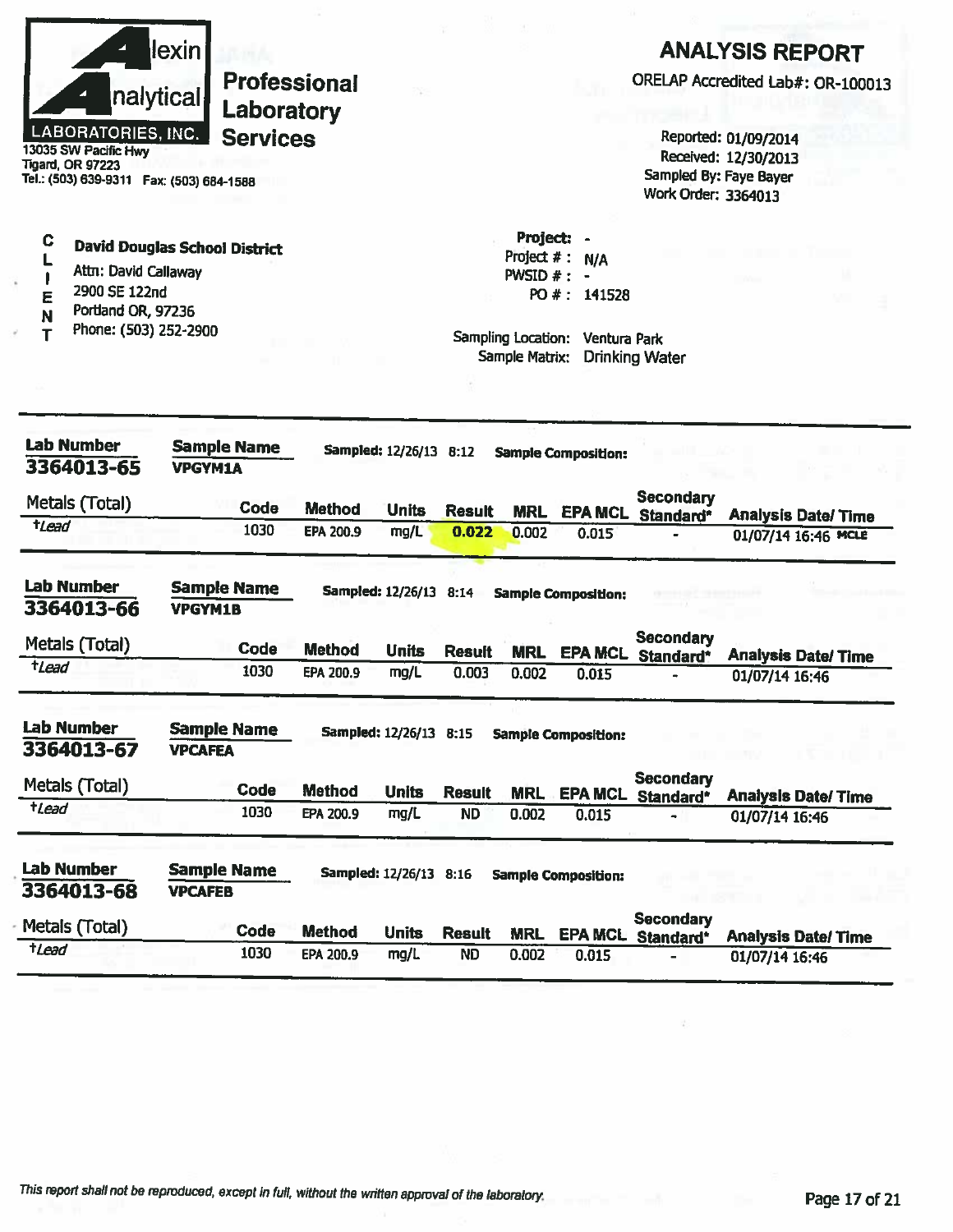|                      | <b>lexin</b>              |
|----------------------|---------------------------|
|                      | nalytical                 |
| 13035 SW Pacific Hwy | <b>LABORATORIES, INC.</b> |

#### **ANALYSIS REPORT**

ORELAP Accredited Lab#: OR-100013

Reported: 01/09/2014 Received: 12/30/2013 Sampled By: Faye Bayer Work Order: 3364013

**Tigard, OR 97223** Tel.: (503) 639-9311 Fax: (503) 684-1588

| v | David Douglas School District |  |
|---|-------------------------------|--|
|   |                               |  |

- Attn: David Callaway  $\mathbf{I}$
- 2900 SE 122nd E

 $\rightarrow$ 

- Portland OR, 97236 N
- Phone: (503) 252-2900  $\mathbf T$

Project  $# : N/A$ PWSID  $# : -$ PO #: 141528

Project: -

| <b>Lab Number</b><br>3364013-69 | Sample Name<br><b>VPLOBBYA</b> |             | Sampled: 12/26/13 8:19<br><b>Sample Composition:</b>           |                        |               |            |                            |                               |                           |
|---------------------------------|--------------------------------|-------------|----------------------------------------------------------------|------------------------|---------------|------------|----------------------------|-------------------------------|---------------------------|
| Metals (Total)                  |                                | Code        | <b>Method</b>                                                  | <b>Units</b>           | <b>Result</b> | <b>MRL</b> | <b>EPA MCL</b>             | <b>Secondary</b><br>Standard* | <b>Analysis Date/Time</b> |
| †Lead                           |                                | 1030        | EPA 200.9                                                      | mg/L                   | 0.033         | 0.002      | 0.015                      |                               | 01/07/14 16:46 MCLE       |
| <b>Lab Number</b><br>3364013-70 | <b>VPLOBBYB</b>                | Sample Name | <b>Sampled: 12/26/13</b><br>8.21<br><b>Sample Composition:</b> |                        |               |            |                            |                               |                           |
| Metals (Total)                  |                                | Code        | <b>Method</b>                                                  | <b>Units</b>           | <b>Result</b> | <b>MRL</b> | <b>EPA MCL</b>             | Secondary<br>Standard*        | <b>Analysis Date/Time</b> |
| tLead                           |                                | 1030        | EPA 200.9                                                      | mg/L                   | 0.010         | 0.002      | 0.015                      |                               | 01/07/14 16:46            |
| <b>Lab Number</b>               |                                | Sample Name |                                                                | Sampled: 12/26/13 8:23 |               |            | <b>Sample Composition:</b> |                               |                           |
| 3364013-71                      | <b>VPSPEECHA</b>               |             |                                                                |                        |               |            |                            |                               |                           |
| Metals (Total)                  |                                | Code        | <b>Method</b>                                                  | <b>Units</b>           | <b>Result</b> | <b>MRL</b> | <b>EPA MCL</b>             | <b>Secondary</b><br>Standard* | <b>Analysis Date/Time</b> |
| tLead                           |                                | 1030        | EPA 200.9                                                      | mg/L                   | 0.055         | 0.004      | 0.015                      |                               | 01/07/14 16:46 MCLE       |
| <b>Lab Number</b><br>3364013-72 | <b>VPSPEECHB</b>               | Sample Name |                                                                | Sampled: 12/26/13 8:25 |               |            | <b>Sample Composition:</b> |                               |                           |
| Metals (Total)                  |                                | Code        | <b>Method</b>                                                  | <b>Units</b>           | <b>Result</b> | <b>MRL</b> | <b>EPA MCL</b>             | <b>Secondary</b><br>Standard* | <b>Analysis Date/Time</b> |
| $t$ Lead                        |                                | 1030        | EPA 200.9                                                      | mg/L                   | <b>ND</b>     | 0.002      | 0.015                      |                               | 01/07/14 16:46            |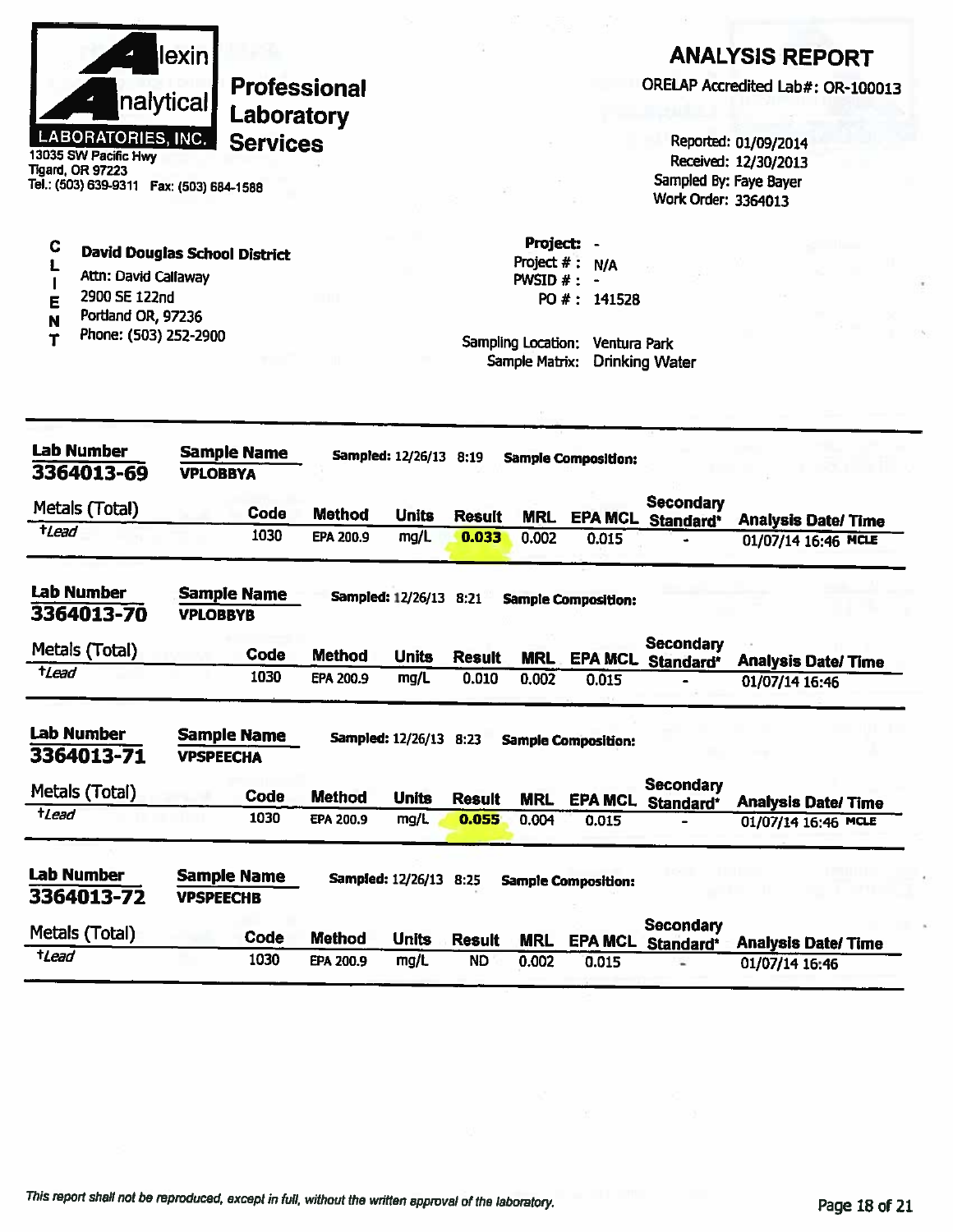| llexin l<br>nalytical                       | Professional<br>Laboratory |
|---------------------------------------------|----------------------------|
| <b>LABORATORIES, INC.</b>                   | <b>Services</b>            |
| 13035 SW Pacific Hwy                        |                            |
| Tigard, OR 97223                            |                            |
| Tel.: (503) 639-9311<br>Fax: (503) 684-1588 |                            |

## **ANALYSIS REPORT**

ORELAP Accredited Lab#: OR-100013

Reported: 01/09/2014 Received: 12/30/2013 Sampled By: Faye Bayer Work Order: 3364013

| C | David Douglas School Distric |  |
|---|------------------------------|--|
|   |                              |  |

- L Attn: David Callaway  $\mathbf{I}$
- 2900 SE 122nd E
- Portland OR, 97236  $\overline{\mathsf{N}}$
- Phone: (503) 252-2900  $\overline{\mathbf{T}}$

Project: -Project  $# : N/A$ PWSID  $#$  : -PO #: 141528

| Lab Number<br>3364013-73        | <b>Sample Name</b><br><b>VP25A</b> |             | Sampled: 12/26/13 8:29 |                          |               |            | <b>Sample Composition:</b> |                               |                            |
|---------------------------------|------------------------------------|-------------|------------------------|--------------------------|---------------|------------|----------------------------|-------------------------------|----------------------------|
| Metals (Totai)                  |                                    | <b>Code</b> | <b>Method</b>          | <b>Units</b>             | <b>Result</b> | <b>MRL</b> | <b>EPA MCL</b>             | <b>Secondary</b><br>Standard* | <b>Analysis Date/Time</b>  |
| tlead                           |                                    | 1030        | EPA 200.9              | mg/L                     | <b>ND</b>     | 0.002      | 0.015                      |                               | 01/07/14 16:46             |
| <b>Lab Number</b><br>3364013-74 | <b>Sample Name</b><br><b>VP25B</b> |             |                        | <b>Sampled: 12/26/13</b> | 8:31          |            | <b>Sample Composition:</b> |                               |                            |
| Metals (Total)                  |                                    | Code        | <b>Method</b>          | <b>Units</b>             | <b>Result</b> | <b>MRL</b> | <b>EPA MCL</b>             | <b>Secondary</b><br>Standard* | <b>Analysis Date/ Time</b> |
| <i>tLead</i>                    |                                    | 1030        | EPA 200.9              | mg/L                     | <b>ND</b>     | 0.002      | 0.015                      |                               | 01/07/14 16:46             |
| <b>Lab Number</b><br>3364013-75 | <b>Sample Name</b><br><b>VP24A</b> |             |                        | Sampled: 12/26/13 8:32   |               |            | <b>Sample Composition:</b> |                               |                            |
| Metals (Total)                  |                                    | Code        | <b>Method</b>          | <b>Units</b>             | <b>Result</b> | <b>MRL</b> | <b>EPA MCL</b>             | Secondary<br>Standard*        | <b>Analysis Date/Time</b>  |
| tLead                           |                                    | 1030        | EPA 200.9              | mg/L                     | <b>ND</b>     | 0.002      | 0.015                      |                               | 01/07/14 16:46             |
| <b>Lab Number</b><br>3364013-76 | <b>Sample Name</b><br><b>VP24B</b> |             |                        | Sampled: 12/26/13 8:34   |               |            | <b>Sample Composition:</b> |                               |                            |
| Metals (Total)                  |                                    | <b>Code</b> | <b>Method</b>          | <b>Units</b>             | <b>Result</b> | <b>MRL</b> | <b>EPA MCL</b>             | <b>Secondary</b><br>Standard* | <b>Analysis Date/Time</b>  |
| <b>tLead</b>                    |                                    | 1030        | EPA 200.9              | mg/L                     | <b>ND</b>     | 0.002      | 0.015                      |                               | 01/07/14 16:46             |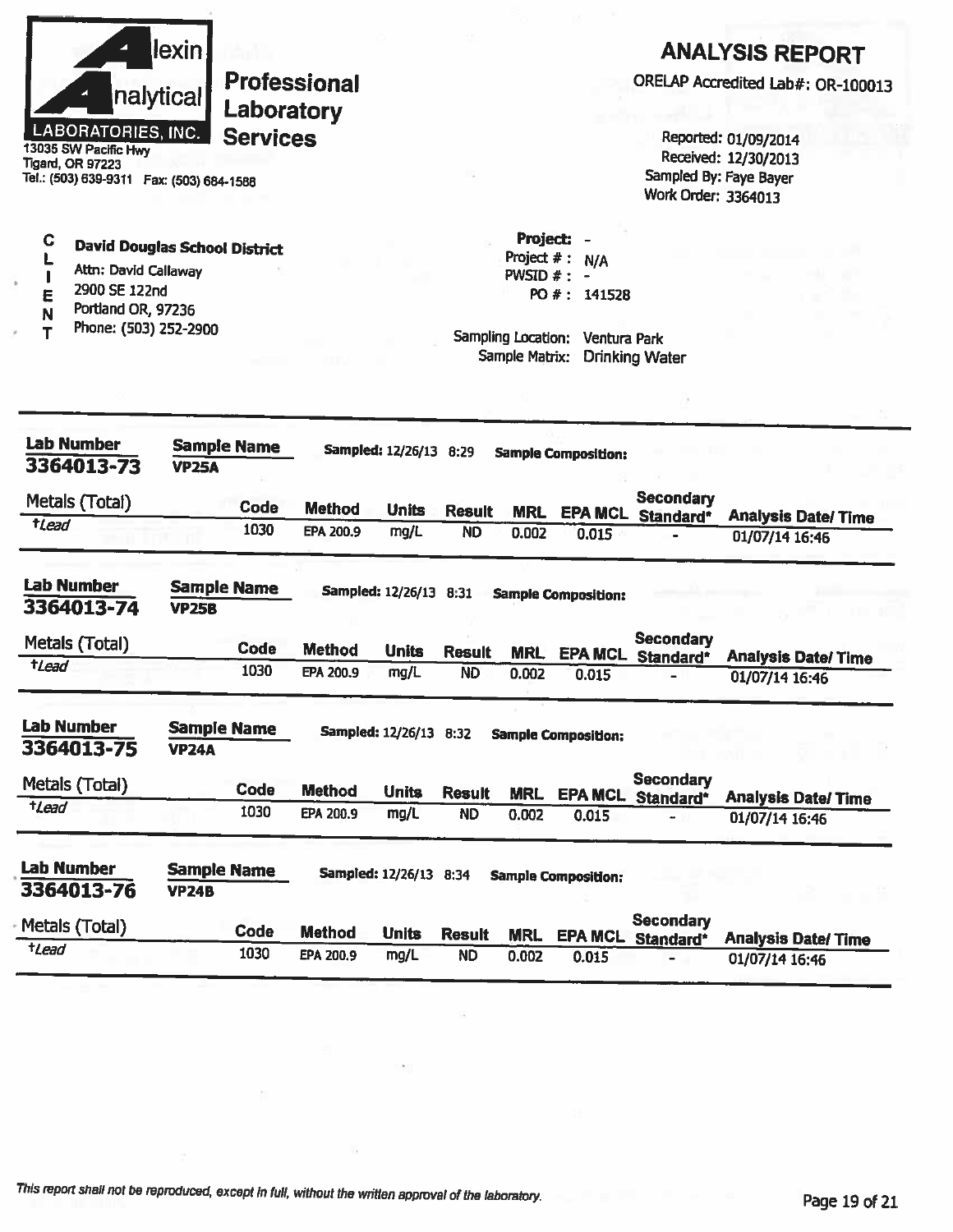| llexin                    |
|---------------------------|
| nalytical                 |
| <b>LABORATORIES, INC.</b> |

13035 SW Pacific Hwy **Tigard, OR 97223** Tel.: (503) 639-9311 Fax: (503) 684-1588

#### **ANALYSIS REPORT**

ORELAP Accredited Lab#: OR-100013

Reported: 01/09/2014 Received: 12/30/2013 Sampled By: Faye Bayer Work Order: 3364013

**David Douglas School District** 

- L Attn: David Callaway  $\mathbf{I}$
- 2900 SE 122nd Ë

 $\mathbf c$ 

Portland OR, 97236 N

Phone: (503) 252-2900 T

Project: -Project  $#: N/A$ PWSID  $# :$ PO #: 141528

| <b>Lab Number</b><br>3364013-77 | <b>Sample Name</b><br><b>VPHALL25A</b> | Sampled: 12/26/13 8:37<br><b>Sample Composition:</b>           |              |               |            |                            |                               |                           |
|---------------------------------|----------------------------------------|----------------------------------------------------------------|--------------|---------------|------------|----------------------------|-------------------------------|---------------------------|
| Metals (Total)                  | Code                                   | <b>Method</b>                                                  | <b>Units</b> | <b>Result</b> | <b>MRL</b> | <b>EPA MCL</b>             | <b>Secondary</b><br>Standard* | <b>Analysis Date/Time</b> |
| <i><b>tLead</b></i>             | 1030                                   | EPA 200.9                                                      | mg/L         | <b>ND</b>     | 0.002      | 0.015                      |                               | 01/07/14 16:46            |
| <b>Lab Number</b><br>3364013-78 | <b>Sample Name</b><br><b>VPHALL25B</b> | <b>Sampled: 12/26/13</b><br>8:38<br><b>Sample Composition:</b> |              |               |            |                            |                               |                           |
| Metals (Total)                  | Code                                   | <b>Method</b>                                                  | <b>Units</b> | <b>Result</b> | <b>MRL</b> | <b>EPA MCL</b>             | <b>Secondary</b><br>Standard* | <b>Analysis Date/Time</b> |
| <b>tLead</b>                    | 1030                                   | <b>EPA 200.9</b>                                               | mg/L         | <b>ND</b>     | 0.002      | 0.015                      |                               | 01/07/14 16:46            |
| <b>Lab Number</b><br>3364013-79 | <b>Sample Name</b><br><b>VPHALL24A</b> | <b>Sampled: 12/26/13</b>                                       |              | 8:42          |            | <b>Sample Composition:</b> |                               |                           |
| Metals (Total)                  | <b>Code</b>                            | <b>Method</b>                                                  | <b>Units</b> | <b>Result</b> | <b>MRL</b> | <b>EPA MCL</b>             | Secondary<br>Standard*        | <b>Analysis Date/Time</b> |
| <i><b>+Lead</b></i>             | 1030                                   | EPA 200.9                                                      | mg/L         | <b>ND</b>     | 0.002      | 0.015                      |                               | 01/07/14 16:46            |
| <b>Lab Number</b><br>3364013-80 | <b>Sample Name</b><br><b>VPHALL24B</b> | <b>Sampled: 12/26/13</b>                                       |              | 8:43          |            | <b>Sample Composition:</b> |                               |                           |
| Metals (Total)                  | <b>Code</b>                            | <b>Method</b>                                                  | <b>Units</b> | <b>Result</b> | <b>MRL</b> | <b>EPA MCL</b>             | <b>Secondary</b><br>Standard* | <b>Analysis Date/Time</b> |
| <i><b>tLead</b></i>             | 1030                                   | EPA 200.9                                                      | mg/L         | <b>ND</b>     | 0.002      | 0.015                      |                               | 01/07/14 16:46            |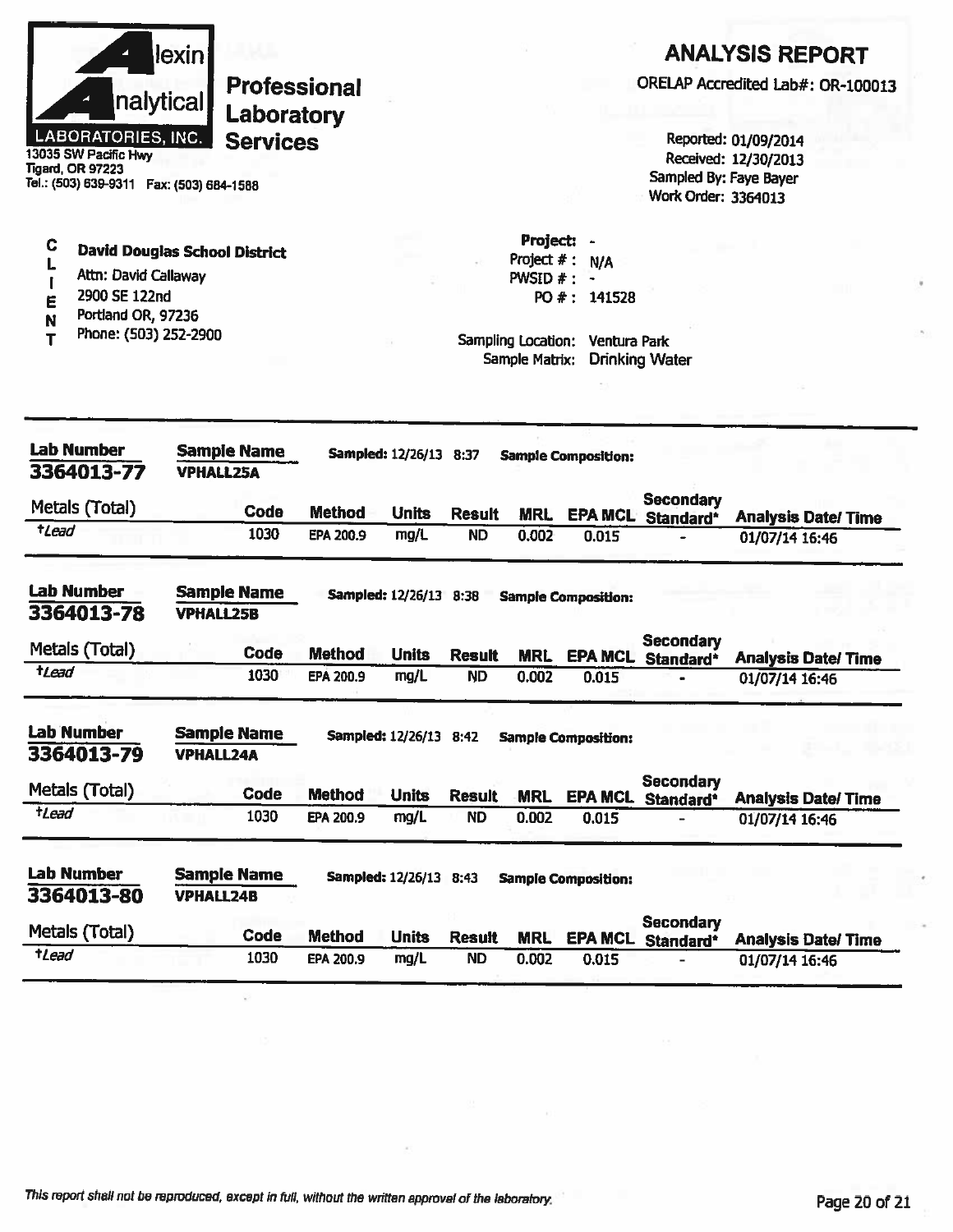| LABORATORIES, INC.<br>13035 SW Pacific Hwy<br><b>Tigard, OR 97223</b><br>Tel.: (503) 639-9311  Fax: (503) 684-1588 | lexin<br><b>Professional</b><br>nalytical<br>Laboratory<br><b>Services</b> |                            |                                |               |                                          |                                     | Sampled By: Faye Bayer                | <b>ANALYSIS REPORT</b><br>ORELAP Accredited Lab#: OR-100013<br>Reported: 01/09/2014<br>Received: 12/30/2013 |
|--------------------------------------------------------------------------------------------------------------------|----------------------------------------------------------------------------|----------------------------|--------------------------------|---------------|------------------------------------------|-------------------------------------|---------------------------------------|-------------------------------------------------------------------------------------------------------------|
| C<br>Attn: David Callaway<br>2900 SE 122nd<br>Е<br>Portland OR, 97236<br>N                                         | <b>David Douglas School District</b>                                       |                            |                                |               | Project:<br>Project $#$ :<br>$PWSID$ # : | N/A<br>PO #: 141528                 | Work Order: 3364013                   |                                                                                                             |
| Phone: (503) 252-2900<br>Т                                                                                         |                                                                            |                            |                                |               | Sampling Location:<br>Sample Matrix:     | Ventura Park                        | <b>Drinking Water</b>                 |                                                                                                             |
|                                                                                                                    | <b>Sample Name</b><br><b>VPSENSORYA</b>                                    |                            | Sampled: 12/26/13 8:50         |               |                                          | <b>Sample Composition:</b>          |                                       |                                                                                                             |
|                                                                                                                    | Code<br>1030                                                               | <b>Method</b><br>EPA 200.9 | <b>Units</b>                   | <b>Result</b> | <b>MRL</b>                               |                                     | <b>Secondary</b><br>EPA MCL Standard* | <b>Analysis Date/ Time</b>                                                                                  |
| <b>Lab Number</b><br>3364013-81<br>Metals (Total)<br>$t$ <sub>Lead</sub><br><b>Lab Number</b><br>3364013-82        | <b>Sample Name</b><br><b>VPSENSORYB</b>                                    |                            | mg/L<br>Sampled: 12/26/13 8:51 | <b>ND</b>     | 0.002                                    | 0.015<br><b>Sample Composition:</b> |                                       | 01/07/14 16:46                                                                                              |
| Metals (Total)<br>tLead                                                                                            | <b>Code</b>                                                                | <b>Method</b>              | <b>Units</b>                   | <b>Result</b> | <b>MRL</b>                               |                                     | <b>Secondary</b><br>EPA MCL Standard* | <b>Analysis Date/Time</b>                                                                                   |

hall procedures for this analysis conform to NELAC standards.

**PED** Approved by: Í.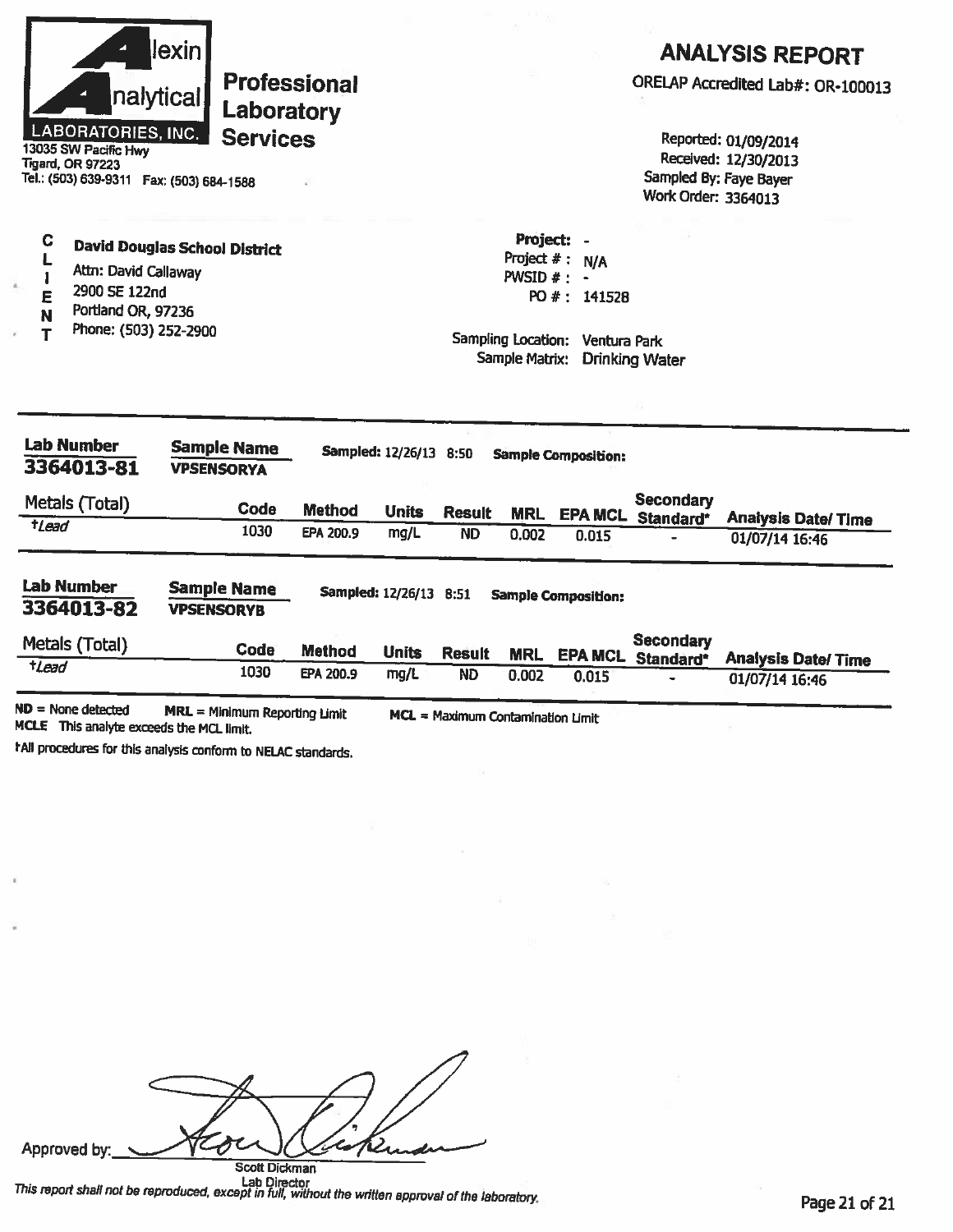|                  | nalytical<br><b>LABORATORIES, INC.</b><br>13035 SW Pacific Hwy<br>Tigard, OR 97223<br>Tel.: (503) 639-9311    Fax: (503) 684-1588 | lexin            | Professional<br>Laboratory<br><b>Services</b> |                            |                              |                            |                                              |                                                                      | Sampled By: Faye Bayer<br>Work Order: 4044019 | <b>ANALYSIS REPORT</b><br>ORELAP Accredited Lab#: OR-100013<br>Reported: 02/20/2014<br>Received: 02/13/2014 |
|------------------|-----------------------------------------------------------------------------------------------------------------------------------|------------------|-----------------------------------------------|----------------------------|------------------------------|----------------------------|----------------------------------------------|----------------------------------------------------------------------|-----------------------------------------------|-------------------------------------------------------------------------------------------------------------|
| C<br>E<br>N<br>т | <b>David Douglas School District</b><br>Attn: David Callaway<br>2900 SE 122nd<br>Portland OR, 97236<br>Phone: (503) 252-2900      |                  |                                               |                            |                              |                            | Project: -<br>PWSID $#: -$<br>Sample Matrix: | Project $# : N/A$<br>PO #: 141935<br>Sampling Location: Ventura Park | <b>Drinking Water</b>                         |                                                                                                             |
|                  | <b>Lab Number</b><br>4044019-01                                                                                                   | <b>RVPHALL6A</b> | <b>Sample Name</b>                            |                            | <b>Sampled:</b> 2/13/14 7:01 |                            |                                              | <b>Sample Composition:</b>                                           |                                               |                                                                                                             |
|                  | Metals (Total)                                                                                                                    |                  |                                               |                            |                              |                            |                                              |                                                                      | Secondary                                     |                                                                                                             |
| $t$ <i>Lead</i>  |                                                                                                                                   |                  | Code<br>1030                                  | <b>Method</b><br>EPA 200.9 | <b>Units</b><br>mg/L         | <b>Result</b><br><b>ND</b> | <b>MRL</b><br>0.002                          | 0.015                                                                | EPA MCL Standard*                             | <b>Analysis Date/Time</b><br>02/19/14 16:42                                                                 |
|                  | <b>Lab Number</b><br>4044019-02                                                                                                   | <b>RVPHALL6B</b> | <b>Sample Name</b>                            |                            | <b>Sampled:</b> 2/13/14 7:03 |                            |                                              | <b>Sample Composition:</b>                                           |                                               |                                                                                                             |
|                  | Metals (Total)                                                                                                                    |                  | Code                                          | <b>Method</b>              | Units                        | Result                     | MRL                                          | <b>EPA MCL</b>                                                       | Secondary<br>Standard*                        | <b>Analysis Date/Time</b>                                                                                   |
| <i>tLead</i>     |                                                                                                                                   |                  | 1030                                          | EPA 200.9                  | mg/L                         | <b>ND</b>                  | 0.002                                        | 0.015                                                                |                                               | 02/19/14 16:42                                                                                              |
|                  | <b>Lab Number</b><br>4044019-03                                                                                                   | <b>RVPHALL6C</b> | <b>Sample Name</b>                            |                            | <b>Sampled:</b> 2/13/14 7:08 |                            |                                              | <b>Sample Composition:</b>                                           |                                               |                                                                                                             |
|                  | Metals (Total)                                                                                                                    |                  | Code                                          | <b>Method</b>              | <b>Units</b>                 | <b>Result</b>              | <b>MRL</b>                                   | <b>EPA MCL</b>                                                       | Secondary<br>Standard*                        | <b>Analysis Date/Time</b>                                                                                   |
| $t$ Lead         |                                                                                                                                   |                  | 1030                                          | EPA 200.9                  | mg/L                         | <b>ND</b>                  | 0.002                                        | 0.015                                                                |                                               | 02/19/14 16:42                                                                                              |
|                  | <b>Lab Number</b><br>4044019-04                                                                                                   | <b>RVP8A</b>     | <b>Sample Name</b>                            |                            | <b>Sampled:</b> 2/13/14 7:10 |                            |                                              | <b>Sample Composition:</b>                                           |                                               |                                                                                                             |
|                  | Metals (Total)                                                                                                                    |                  | Code                                          | <b>Method</b>              | <b>Units</b>                 | <b>Result</b>              | <b>MRL</b>                                   | <b>EPA MCL</b>                                                       | Secondary<br>Standard*                        | <b>Analysis Date/Time</b>                                                                                   |
| $t$ Lead         |                                                                                                                                   |                  | 1030                                          | EPA 200.9                  | mg/L                         | 0.038                      | 0.002                                        | 0.015                                                                |                                               | 02/19/14 16:42 MCLE                                                                                         |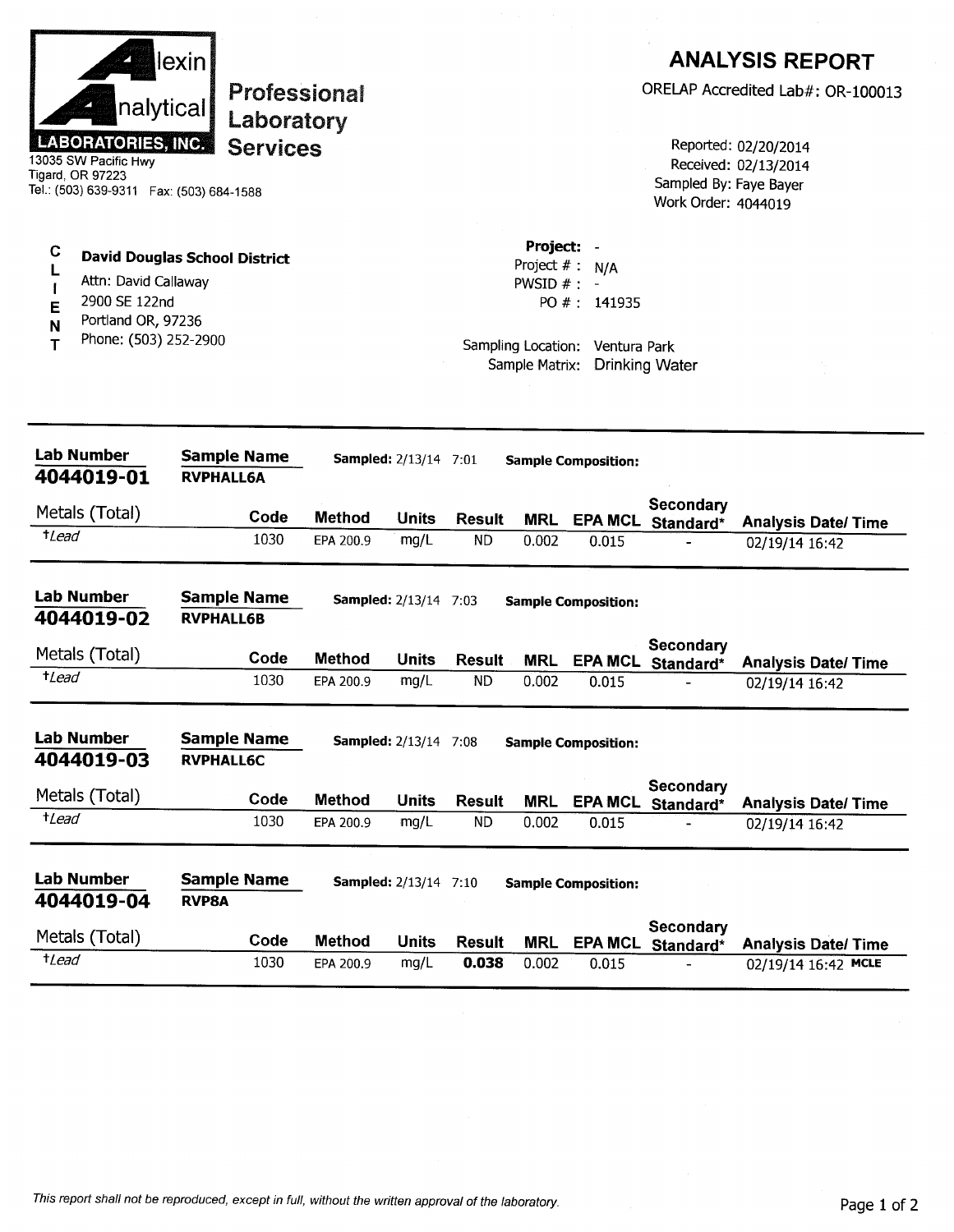|                                                                                                                                                     | lexin        |                                 |               |                              |               |                                                                  |                                                                          |                                               | <b>ANALYSIS REPORT</b>                       |
|-----------------------------------------------------------------------------------------------------------------------------------------------------|--------------|---------------------------------|---------------|------------------------------|---------------|------------------------------------------------------------------|--------------------------------------------------------------------------|-----------------------------------------------|----------------------------------------------|
|                                                                                                                                                     | nalytical    | Professional                    |               |                              |               |                                                                  |                                                                          |                                               | ORELAP Accredited Lab#: OR-100013            |
| Laboratory<br><b>LABORATORIES, INC.</b><br><b>Services</b><br>13035 SW Pacific Hwy<br>Tigard, OR 97223<br>Tel.: (503) 639-9311  Fax: (503) 684-1588 |              |                                 |               |                              |               |                                                                  |                                                                          | Sampled By: Faye Bayer<br>Work Order: 4044019 | Reported: 02/20/2014<br>Received: 02/13/2014 |
| C<br><b>David Douglas School District</b><br>Attn: David Callaway<br>2900 SE 122nd<br>E<br>Portland OR, 97236<br>N<br>Phone: (503) 252-2900<br>Т    |              |                                 |               |                              |               | Project: -<br>Project $# : N/A$<br>PWSID $#$ :<br>Sample Matrix: | PO #: 141935<br>Sampling Location: Ventura Park<br><b>Drinking Water</b> |                                               |                                              |
| <b>Lab Number</b><br>4044019-05                                                                                                                     | <b>RVP8B</b> | <b>Sample Name</b>              |               | <b>Sampled:</b> 2/13/14 7:11 |               |                                                                  | <b>Sample Composition:</b>                                               |                                               |                                              |
| Metals (Total)                                                                                                                                      |              | Code                            | Method        | <b>Units</b>                 | <b>Result</b> | <b>MRL</b>                                                       |                                                                          | Secondary<br>EPA MCL Standard*                | <b>Analysis Date/Time</b>                    |
| $t$ Lead                                                                                                                                            |              | 1030                            | EPA 200.9     | mg/L                         | 0.037         | 0.002                                                            | 0.015                                                                    |                                               | 02/19/14 16:42 MCLE                          |
| <b>Lab Number</b><br>4044019-06                                                                                                                     | <b>RVP8C</b> | <b>Sample Name</b>              |               | <b>Sampled:</b> 2/13/14 7:16 |               |                                                                  | <b>Sample Composition:</b>                                               |                                               |                                              |
| Metals (Total)                                                                                                                                      |              | Code                            | <b>Method</b> | <b>Units</b>                 | <b>Result</b> | <b>MRL</b>                                                       | EPA MCL                                                                  | Secondary<br>Standard*                        | <b>Analysis Date/Time</b>                    |
| $t$ <i>Lead</i>                                                                                                                                     |              | 1030                            | EPA 200.9     | mg/L                         | 0.008         | 0.002                                                            | 0.015                                                                    |                                               | 02/19/14 16:42                               |
| $ND = None detected$                                                                                                                                |              | $MRL = Minimum Reporting Limit$ |               |                              |               | MCL = Maximum Contamination Limit                                |                                                                          |                                               |                                              |

MCLE This analyte exceeds the MCL limit.

tAll procedures for this analysis conform to NELAC standards.

| <b>Experience and Contract Contract</b><br>Approved by: |  |
|---------------------------------------------------------|--|
| Scott Dickman<br>.                                      |  |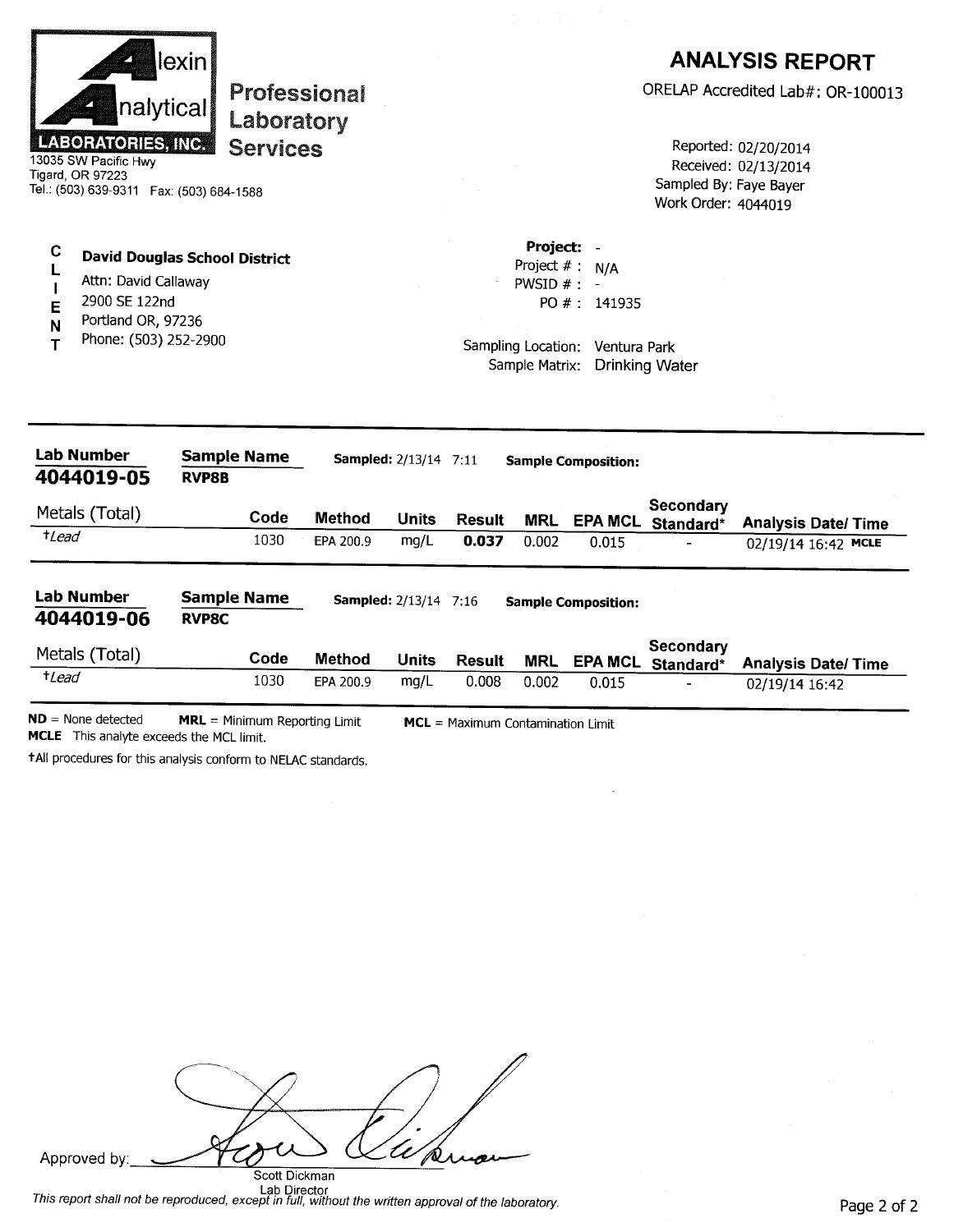| LABORATORIES, INC.<br>13035 SW Pacific Hwy<br>Tigard, OR 97223<br>Tel.: (503) 639-9311    Fax: (503) 684-1588 | <u>lexinl</u><br><b>Professional</b><br>nalytical<br>Laboratory<br><b>Services</b> |               |                       |               |                                                                     |                                                | Sampled By:<br>Work Order: 4015008    | <b>ANALYSIS REPORT</b><br>ORELAP Accredited Lab#: OR-100013<br>Reported: 01/22/2014<br>Received: 01/15/2014 |
|---------------------------------------------------------------------------------------------------------------|------------------------------------------------------------------------------------|---------------|-----------------------|---------------|---------------------------------------------------------------------|------------------------------------------------|---------------------------------------|-------------------------------------------------------------------------------------------------------------|
| C<br>Attn: David Callaway<br>2900 SE 122nd<br>E<br>Portland OR, 97236<br>N<br>Phone: (503) 252-2900<br>T      | <b>David Douglas School District</b>                                               |               |                       |               | Project: -<br>PWSID $#$ : -<br>Sampling Location:<br>Sample Matrix: | Project #: N/A<br>PO #: 141765<br>Ventura Park | <b>Drinking Water</b>                 |                                                                                                             |
| <b>Lab Number</b><br>4015008-01                                                                               | <b>Sample Name</b><br><b>VPOSNWA</b>                                               |               | Sampled: 1/14/14 8:01 |               |                                                                     | <b>Sample Composition:</b>                     |                                       |                                                                                                             |
| Metals (Total)                                                                                                | outside faucet<br>Code                                                             | <b>Method</b> | <b>Units</b>          | <b>Result</b> | <b>MRL</b>                                                          |                                                | <b>Secondary</b>                      |                                                                                                             |
| $t$ Lead                                                                                                      | 1030                                                                               | EPA 200.9     | mg/L                  | 0.055         | 0.004                                                               | 0.015                                          | EPA MCL Standard*                     | <b>Analysis Date/Time</b><br>01/22/14 11:25 MCLE                                                            |
| <b>Lab Number</b><br>4015008-02                                                                               | <b>Sample Name</b><br><b>VPOSNWB</b>                                               |               | Sampled: 1/14/14 8:02 |               |                                                                     | <b>Sample Composition:</b>                     |                                       |                                                                                                             |
| Metals (Total)                                                                                                | Code                                                                               | <b>Method</b> | <b>Units</b>          | <b>Result</b> | <b>MRL</b>                                                          |                                                | <b>Secondary</b><br>EPA MCL Standard* | <b>Analysis Date/ Time</b>                                                                                  |
| $t$ <i>Lead</i>                                                                                               | 1030                                                                               | EPA 200.9     | mg/L                  | 0.011         | 0.002                                                               | 0.015                                          |                                       | 01/17/14 14:03                                                                                              |
| <b>Lab Number</b><br>4015008-03                                                                               | <b>Sample Name</b><br><b>VPBOILERA</b>                                             |               | Sampled: 1/14/14 7:55 |               |                                                                     | <b>Sample Composition:</b>                     |                                       |                                                                                                             |
| Metals (Total)                                                                                                | Code                                                                               | <b>Method</b> | <b>Units</b>          | <b>Result</b> | <b>MRL</b>                                                          | <b>EPA MCL</b>                                 | <b>Secondary</b>                      |                                                                                                             |
| $t$ <i>Lead</i>                                                                                               | 1030                                                                               | EPA 200.9     | mg/L                  | 0.004         | 0.002                                                               | 0.015                                          | Standard*                             | <b>Analysis Date/ Time</b><br>01/17/14 14:03                                                                |
| Lab Number<br>4015008-04                                                                                      | <b>Sample Name</b><br><b>VPBOILERB</b>                                             |               | Sampled: 1/14/14 7:56 |               |                                                                     | <b>Sample Composition:</b>                     |                                       |                                                                                                             |
| Metals (Total)                                                                                                | Code                                                                               | <b>Method</b> | <b>Units</b>          | <b>Result</b> | <b>MRL</b>                                                          | <b>EPA MCL</b>                                 | <b>Secondary</b><br>Standard*         | <b>Analysis Date/Time</b>                                                                                   |
| $t$ <i>Lead</i>                                                                                               | 1030                                                                               | EPA 200.9     | mg/L                  | <b>ND</b>     | 0.002                                                               | 0.015                                          |                                       | 01/17/14 14:03                                                                                              |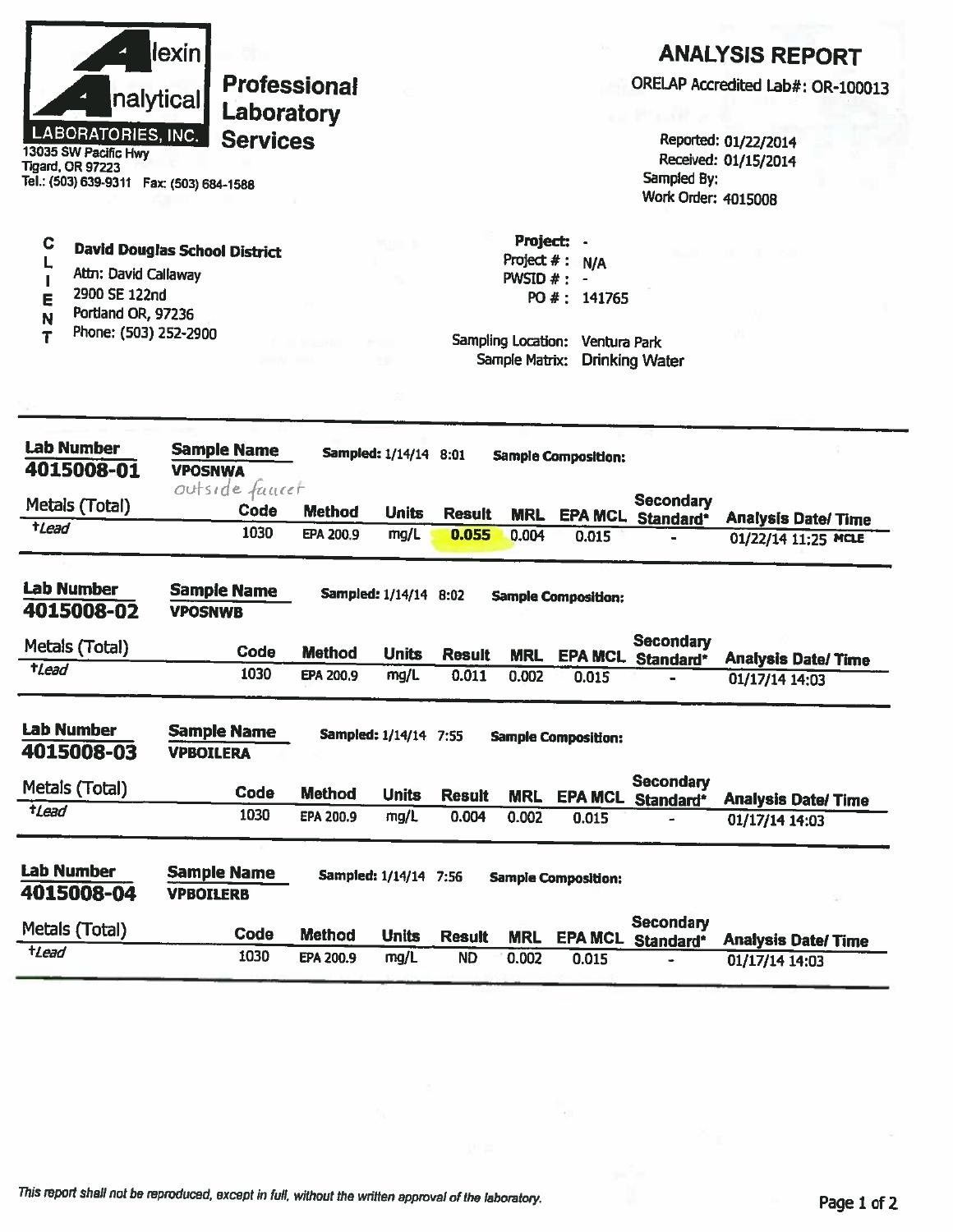

13035 SW Pacific Hwy **Tigard, OR 97223** Tel.: (503) 639-9311 Fax: (503) 684-1588

#### $\mathbf C$ **David Douglas School District**  $\mathbf{L}$

- Attn: David Callaway  $\mathbf{I}$
- 2900 SE 122nd E
- Portland OR, 97236 N
- Phone: (503) 252-2900 T

## **ANALYSIS REPORT**

ORELAP Accredited Lab#: OR-100013

Reported: 01/22/2014 Received: 01/15/2014 Sampled By: Work Order: 4015008

Project: -Project  $# : N/A$ PWSID  $#: -$ PO #: 141765

Sampling Location: Ventura Park Sample Matrix: Drinking Water

 $ND = None detected$  $MRL = Minimum Reporting$  Limit MCLE This analyte exceeds the MCL limit.

MCL = Maximum Contamination Limit

tAll procedures for this analysis conform to NELAC standards.

| Approved by: |                      |  |
|--------------|----------------------|--|
|              | <b>Seatt Dickman</b> |  |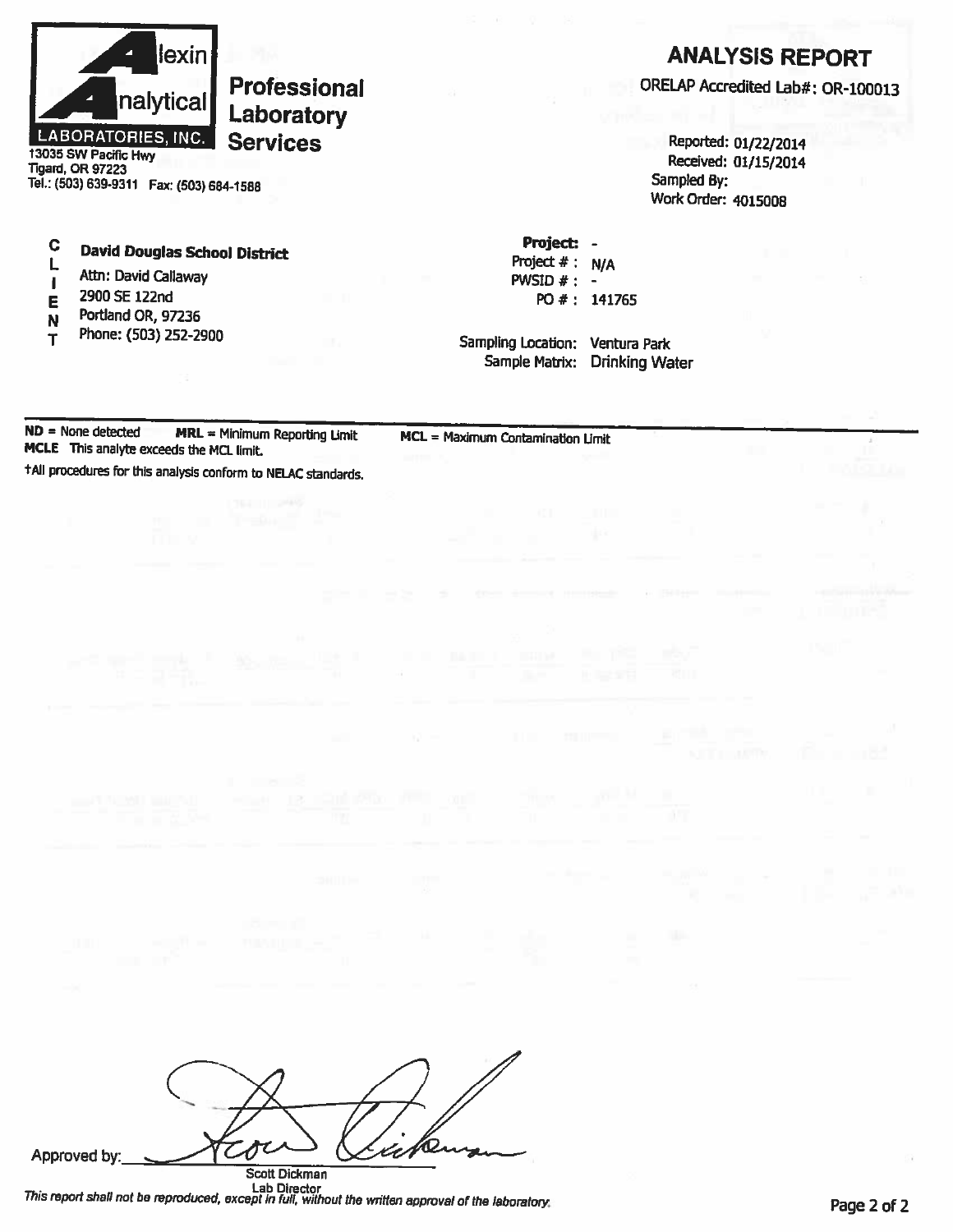|                                                                                                                           | lexin                                |               |                             |               |                                                                                                   |                                                        |                                           | <b>ANALYSIS REPORT</b>    |  |  |  |
|---------------------------------------------------------------------------------------------------------------------------|--------------------------------------|---------------|-----------------------------|---------------|---------------------------------------------------------------------------------------------------|--------------------------------------------------------|-------------------------------------------|---------------------------|--|--|--|
| Professional<br>nalytical<br>Laboratory                                                                                   |                                      |               |                             |               |                                                                                                   | ORELAP Accredited Lab#: OR-100013                      |                                           |                           |  |  |  |
| <b>LABORATORIES, INC.</b><br>13035 SW Pacific Hwy<br><b>Tigard, OR 97223</b><br>Tel.: (503) 639-9311  Fax: (503) 684-1588 | <b>Services</b>                      |               |                             |               | Reported: 09/16/2015<br>Received: 09/08/2015<br>Sampled By: Max Roccoforte<br>Work Order: 5251023 |                                                        |                                           |                           |  |  |  |
| C<br>Ł<br>Attn: -<br>T<br>11300 NE Halsey St<br>E<br>Portland OR, 97220<br>N<br>Phone: (503) 252-2900<br>$\mathbf T$      | <b>David Douglas School District</b> |               |                             |               | Project:<br>Project $#:$<br>PWSID $#$ $-$<br>Sample Matrix:                                       | N/A<br>Sampling Location: Ventura Park<br><b>Water</b> |                                           |                           |  |  |  |
| <b>Lab Number</b>                                                                                                         | <b>Sample Name</b>                   |               | <b>Sampled: 9/8/15 7:12</b> |               |                                                                                                   | <b>Sample Composition:</b>                             |                                           |                           |  |  |  |
| 5251023-01<br>Metals (Total)                                                                                              | <b>Bubbler @ Rm 8</b><br>Code        | <b>Method</b> | <b>Units</b>                | Result        |                                                                                                   |                                                        | Secondary<br><b>MRL</b> EPA MCL Standard* | <b>Analysis Date/Time</b> |  |  |  |
| $t$ lead                                                                                                                  | 1030                                 | EPA 200.9     | mg/L                        | <b>ND</b>     | 0.002                                                                                             | 0.015                                                  |                                           | 09/15/15 16:32            |  |  |  |
| <b>Lab Number</b><br>5251023-02                                                                                           | <b>Sample Name</b><br><b>Main CW</b> |               | <b>Sampled: 9/8/15 7:00</b> |               |                                                                                                   | <b>Sample Composition:</b>                             |                                           |                           |  |  |  |
| Metals (Total)                                                                                                            | Code                                 | <b>Method</b> | <b>Units</b>                | <b>Result</b> | <b>MRL</b>                                                                                        |                                                        | Secondary<br>EPA MCL Standard*            | <b>Analysis Date/Time</b> |  |  |  |
| +Lead                                                                                                                     | 1030                                 | EPA 200.9     | mg/L                        | 0.026         | 0.002                                                                                             | 0.015                                                  |                                           | 09/15/15 16:32 MCLE       |  |  |  |
| <b>Lab Number</b><br>5251023-03                                                                                           | <b>Sample Name</b><br>DF-1 (West)    |               | <b>Sampled: 9/8/15 7:15</b> |               |                                                                                                   | <b>Sample Composition:</b>                             |                                           |                           |  |  |  |
| Metals (Total)                                                                                                            | Code                                 | <b>Method</b> | <b>Units</b>                | <b>Result</b> | <b>MRL</b>                                                                                        |                                                        | <b>Secondary</b><br>EPA MCL Standard*     | <b>Analysis Date/Time</b> |  |  |  |
| $t$ <i>Lead</i>                                                                                                           | 1030                                 | EPA 200.9     | mg/L                        | 0.004         | 0.002                                                                                             | 0.015                                                  |                                           | 09/15/15 16:32            |  |  |  |

 $ND = None detected$ **MRL** = Minimum Reporting Limit MCL = Maximum Contamination Limit MCLE This analyte exceeds the MCL limit.

+All procedures for this analysis conform to NELAC standards.

Approved by:

.<br>Pa t 1

Adrighta Gonzalez-Gray<br>This report shall not be reproduced, except in full, without the written approval of the laboratory.